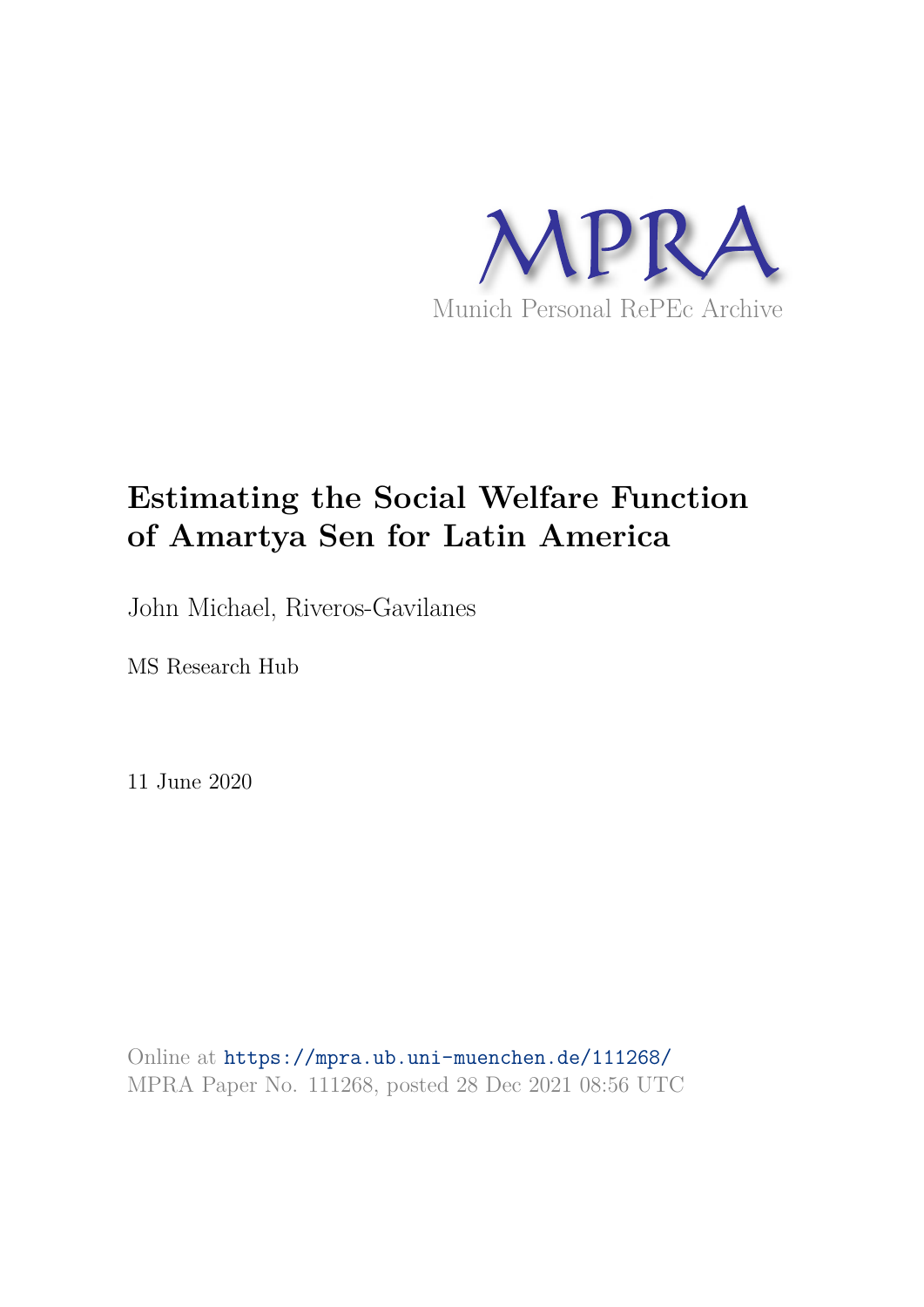| Article Name:        | Estimating the Social Welfare Function of Amartya Sen<br>for Latin America |
|----------------------|----------------------------------------------------------------------------|
| Author:              | John Michael Riveros Gavilanes.                                            |
| Journal Name:        | Ensayos de Economía.                                                       |
| Volume:              | 31                                                                         |
| Number:              | 59 (2021)                                                                  |
| Year:                | 2021                                                                       |
| Original Language:   | Español – Spanish                                                          |
| Translated Language: | English – Ingles                                                           |
| Publisher:           | Universidad Nacional de Colombia [National University<br>of Colombia]      |
| Country:             | Colombia                                                                   |

Suggested Citation:

Riveros-Gavilanes, J. M. (2021). Estimación de la función de bienestar social de Amartya Sen para América Latina. Ensayos de Economía 31(59). <https://doi.org/10.15446/ede.v31n59.88235>

Original Link Access:

<https://revistas.unal.edu.co/index.php/ede/issue/view/5687>

Note:

This is the author's personal translation from Spanish into English of the article, permission was obtained from the journal to perform this personal translation and upload it on digital/academic networks for open public research.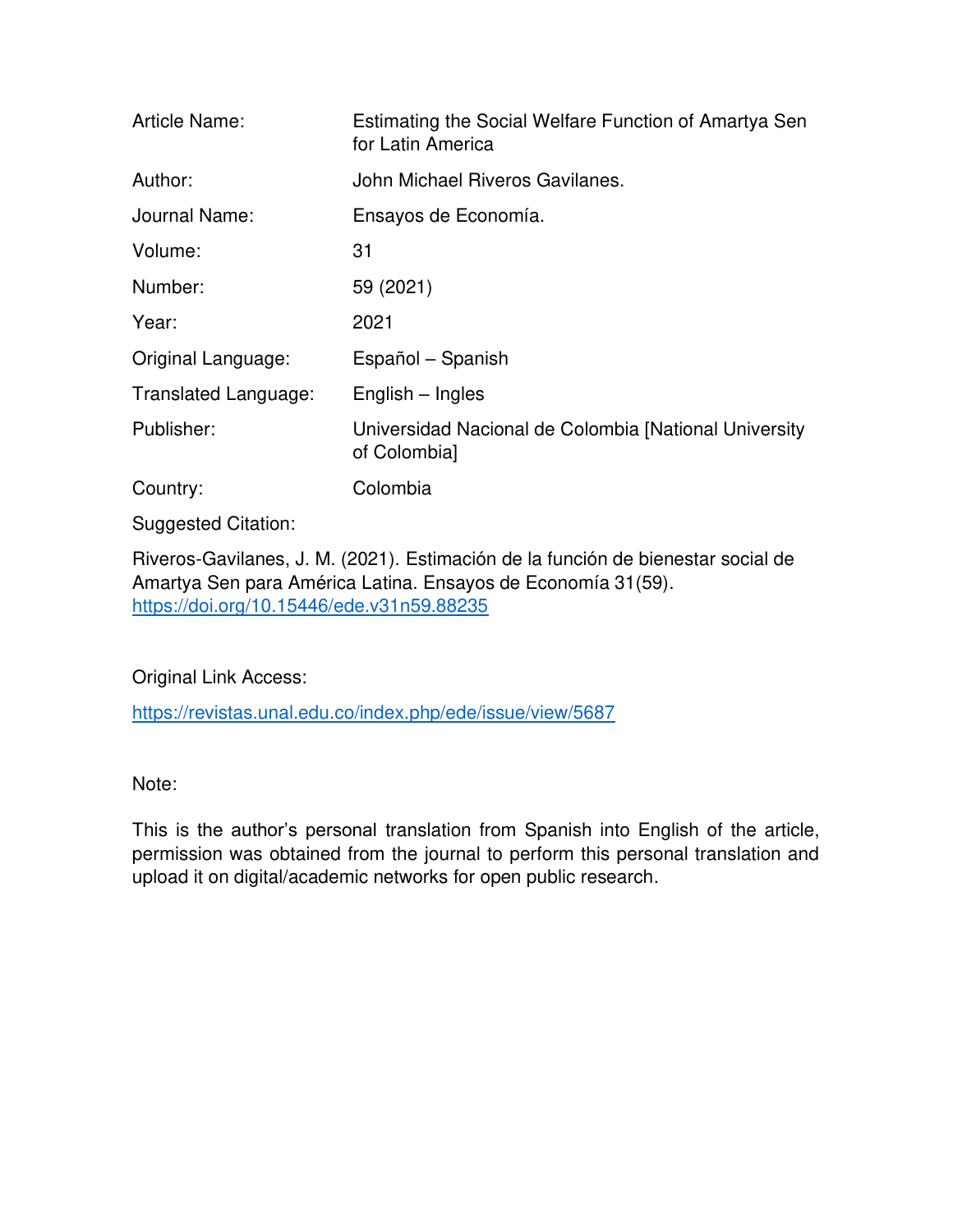### **Estimating the Social Welfare Function of Amartya Sen for Latin America**\*

### **John Michael Riveros-Gavilanes**\*\*

M&S Research Hub, Germany

<https://doi.org/10.15446/ede.v31n59.88235>

### **Abstract**

The present article establishes a set of empirical approximations related to the theorical formulation of the social welfare function of Sen applied to the Latin-American context between 1995 & 2018, this in order to provide estimates of the welfare trends derived from its original version and the generalized version proposed by Mukhopadhaya (2003a; 2003b). The article equally contributes exploring the long-run relationships among welfare, inequality and income with the panel data methodology. The results indicated that long-run relationships exists among these variables, a higher elasticity on the welfare comes from the income distribution rather than the economic growth, in the short-run, only the economic growth was significant to explain the welfare. Finally, for the Latin American countries the ranking of welfare was done considering the predicted values of welfare at country level with the linear predictions of the econometrical model of the long-run, which matches in terms of behavior and rank in the welfare with the original approach of Sen applied to Latin America.

**Keywords**: welfare; inequality; growth; income; Latin America.

**JEL**: D63; E25; O54; O57.

<sup>\*</sup> Article receipt: 11 of June of 2020 / **Accepted**: 26 of January of 2021 / **Modified**: 8 of February of 2021. The article is the result of a research product of the line of Public Economics of the Corporación Centro de Interés Público y Justicia – CIPJUS (Corporation Center of Public Affairs and Justce) Code: COL0189561 ScienTI. Non-funded.

Specialist in Projects of Development from the Escuela Superior de Administración Pública (ESAP) (High School of Superior Administration), Colombia. Economic Researcher of CIPJUS and member of the Academic Council in M&S Research Hub (Kassel, Germany). Email: riveros@msresearchhub.com <https://orcid.org/0000-0003-4939-0268>

**How to cite this item:** Riveros-Gavilanes, J. M. (2021). Estimación de la función de bienestar social de Amartya Sen para América Latina. Ensayos de Economía 31(59). <https://doi.org/10.15446/ede.v31n59.88235>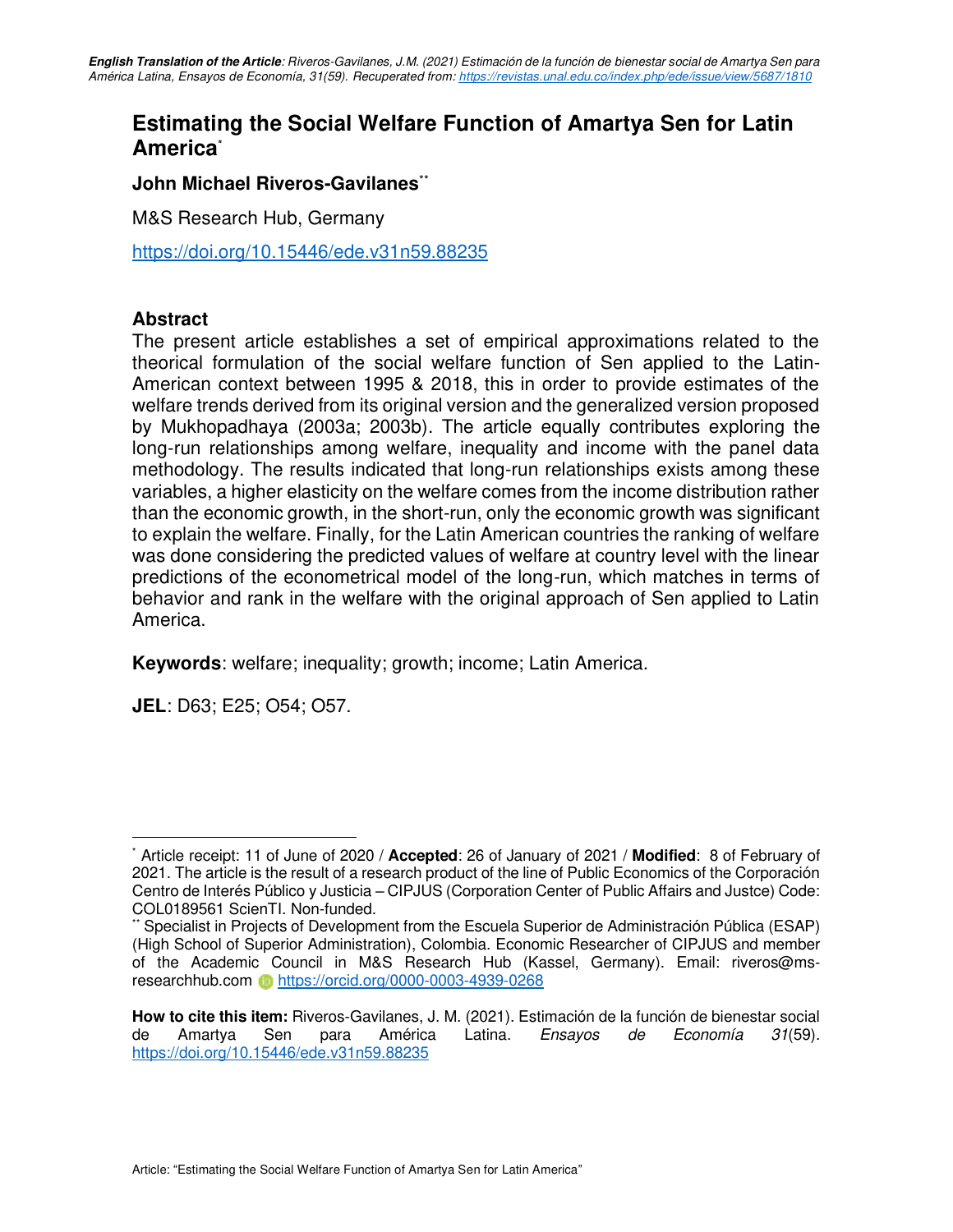### **Introduction**

One of the existing problematics in all societies from the world since the introduction of capitalism as an economic system, has been the intrinsic relationship between welfare, inequality and income. Important debates from the vision of the welfare have been given from different perspectives associated to the argumentation process of the decisions involving economic policies, in which we can mention the theory of social election of Arrow (1963), the —*welfarism*— view (Roberts, 1980) or even the classic utilitarian considerations of Bentham (1781/2000) or John Stuart Mill (1863/2001) applied to the neoclassical reality in authors like Blackorby et al. (2002).

The necessity to discuss, analyze and study this problematic maintains its validity in the present, since the patterns of income concentration have tended upwards (increasing) all over the world in the XXI century (Berman et al., 2016; Chancel et al., 2017; Piketty, 2013), affecting the levels of social welfare (McGillivray & Markova, 2010). This matter, by the level of its complexity has to considerate separate investigations for homogeneous economies in terms of economic development. Examples of this kind of investigations can be found in the studies of Milanovic (2013) and Cobham et al. (2016) among others.

Within this article, a set of empirical estimations are considered from the theoretical instrument of the Social Welfare Function —SWF— formulated by Sen (1974), which will allow to establish -on a first matter- the causal order of the levels of welfare of an economy, explained through the existing conditions of the income, relating the existing inequality levels, and also -on a second matter- permits the classification and comparative positioning between the levels of social welfare by country in the Latin-American context from 1995 to 2018. The contribution is augmented with an econometrical estimation of the SWF differentiating the relationships among the short-run and the long-run terms for Latin-America, where it is also provided the comparative analysis of the ranking of welfare among the countries for the year 2018.

The contribution of this article -and specially the estimation- takes place within the scarcity of empirical analysis in the economic literature of the topic with Sen's Instrument. In fact, only eight empirical works have been done until the date the specific proposal of Sen (1974). The first, presented in the article of Sen (1976) which uses the social welfare function to establish intra-state comparatives between the real income of India during the years 1961 and 1962 for the purpose to provide an approximation of the welfare expressed by the income and the inequality. The second is allocated in Berrebi and Silber (1987) in which the authors provide an analysis of the changes of welfare using the social welfare function of Sen during the years 1960, 1970, and 1980 for the United States. The third, -based on the Latin-American context- was developed by Gasparini and Sosa Escudero (2001), estimating empirically the series of welfare with different approximations for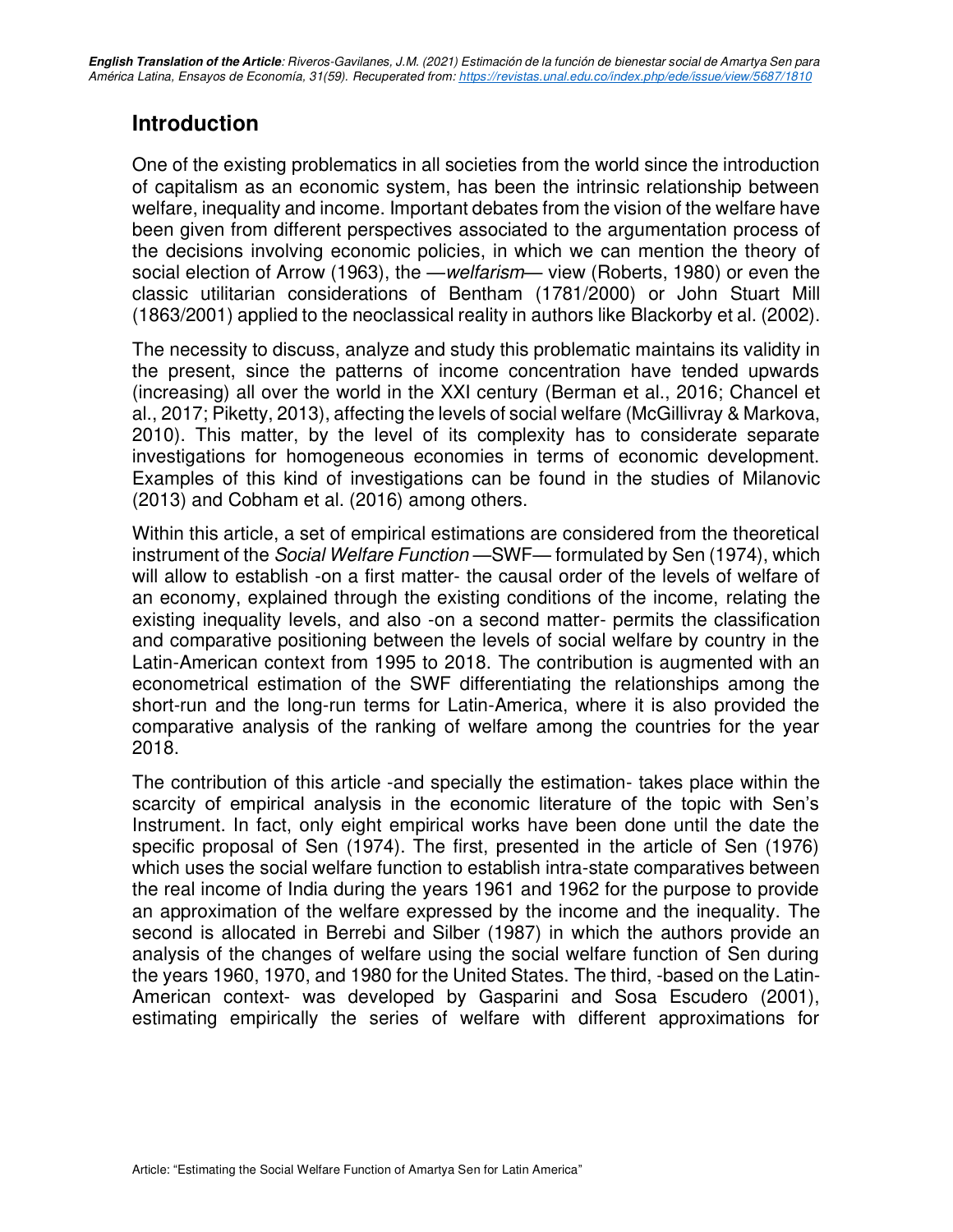Argentina between the years 1980 and 1998<sup>1</sup>. The fourth, developed by Mukhopadhaya (2003a) where it also proposed by the first time, a generalized version of the social welfare function of Sen of 1974, disaggregating the analysis by components of the national income applying the Gini coefficient, leading to establish the welfare trends for Australia from 1984 to 1994. The fifth, developed by the same author (Mukhopadhaya, 2003b) analyze the estimation of the social welfare by using Sen's (1976) approximation and uses a generalized version that he proposed before to establish the changes and positioning of the levels of social welfare in Singapore. The sixth study in Baluch and Razi (2007), estimate the trend of welfare during 1970 to 2002 in Pakistan, with the traditional approach of the function of Sen (1974). The seventh, done by Bishop et al. (2009) presents the statistical procedure of an asymptotic theory in which the SWF of Sen works, the authors ranked the 50 states of United States for the year 1980 with the respective levels of welfare. Finally, the eighth empirical study, belongs to Mukhopadhaya (2014) following the same line of his previous studies, but deepened in Singapore for the years 1984 to 2011, with a special focus of the elements associated to the trade-off between efficiency and equity for the country.

In this article, the approximations of Sen and Mukhopadhaya are used to estimate in the Latin-American context, the trends of social welfare by country. In this sense, it also presents the special inclusion of an econometrical approximation which seeks to calculate the measure of the elasticity of welfare by changes on the per capita income within the income concentration for Latin America for the years 1995 to 2018. This econometrical approximation is done using the Engle & Granger (1987) cointegration analysis extended to the application of panel data framework.

### **The generalized relationship between inequality, welfare and income.**

From its origins in Bergson (1938), the SWF has evolved significantly inside the economic theory, in which some interesting points of discussion about the debate of equity and efficiency has risen over the time. Just as it was mentioned by Mukhopadhaya (2003a) in the praxis, the function it's mainly used in the consideration of distributive impact analysis for the society in terms of the dilemma of efficiency and equity in the social welfare. The shortest expression of the SWF with the simplest approximation possible can be defined as:

$$
W = W(S, \theta) \tag{1}
$$

Where W is the level of social welfare, and S y  $\theta$  are functions of the income profile x of the society. The characterization of S in equation (1) is that it is a representation of the total income of the society, which seeks to capture the aspect of efficiency of

<sup>&</sup>lt;sup>1</sup> Similarly, Gasparini y Weinschelbaum (1991) presented a study in which they analyze the measures of welfare for Latin-America and Argentina in the period of 1963 to 1980 – Study which is not strictly ligated to the Sen's Theory used in the article.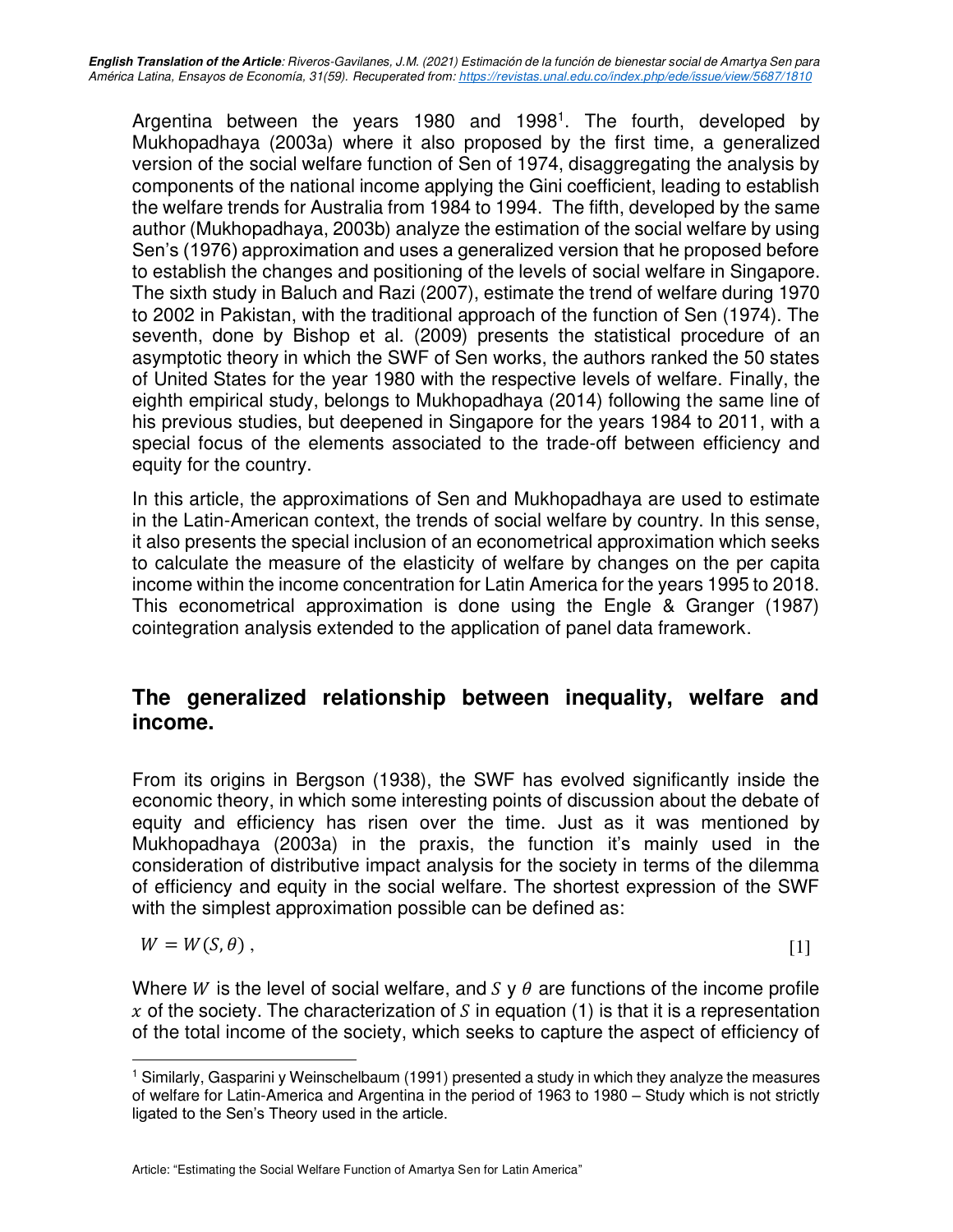the economy. On the other hand,  $\theta$  represents the level of inequality marked in the society, and seeks to capture the aspect of equity in the analysis.

The properties of function (1) must satisfy:

$$
\frac{\partial W}{\partial S} > 0 \tag{2}
$$

$$
\frac{\partial W}{\partial \theta} < 0 \tag{3}
$$

Which means that the SWF of equation [1] must be increasing respect to the income profile of the society, and decreasing respective to the levels of inequality. We will impose that [1] must also be concave to reflect the criteria of a preference for the equity necessary in the analysis. Mukhopadhaya (2003a) at this point argues that the preference for the equity is given when there exists a transfer of the income of a person with higher level to a person which has a lowest level of income; in the sense, that such transfer increases the level of social welfare greatly in comparison by just changes of income with high level positionings.

The function in equation [1] also has to be ruled by the Paretian Principle, in which, if there's an increase in the income of a person, holding all the other variables as constants, the level of welfare will increase. Symbolically this can be represented as:

$$
\frac{\partial W}{\partial x_i} > 0 \quad i = 1, 2, \dots, N. \tag{4}
$$

Where  $x_i$  is the income level of individual *i* considering *N* individuals in the population. The relation expressed in [4] indicates that a positive change in the income level of the individual  $i$  without considering his positioning in the income distribution, also increases the level of aggregated social welfare, regardless his positioning in such distribution.

Sen (1974) assumes that the marginal utility of the society, is inversely related to its positioning in the income distribution. This implies that, when the transfers of income between the population group with highest levels of income towards the population group with the lowest levels, there's a general increase in the levels of social welfare of the society. In this perspective, the axiomatical introduction of the Sen's vision of the SWF is defined as:

$$
W = y(1 - G) \tag{5}
$$

Where  $y$  is the mean income of the society, and  $G$  is the Gini Coefficient in the income distribution. The SWF in [5] is the so-called social welfare function of Sen, and satisfies conditions [2] and [3]. The Gini index in this sense considers the ordering of population percentiles related to the general income distribution of the economy, which satisfies with the conditions that increases in marginal utility of the society is associated by transfers of the income considering their special location in the population ordering.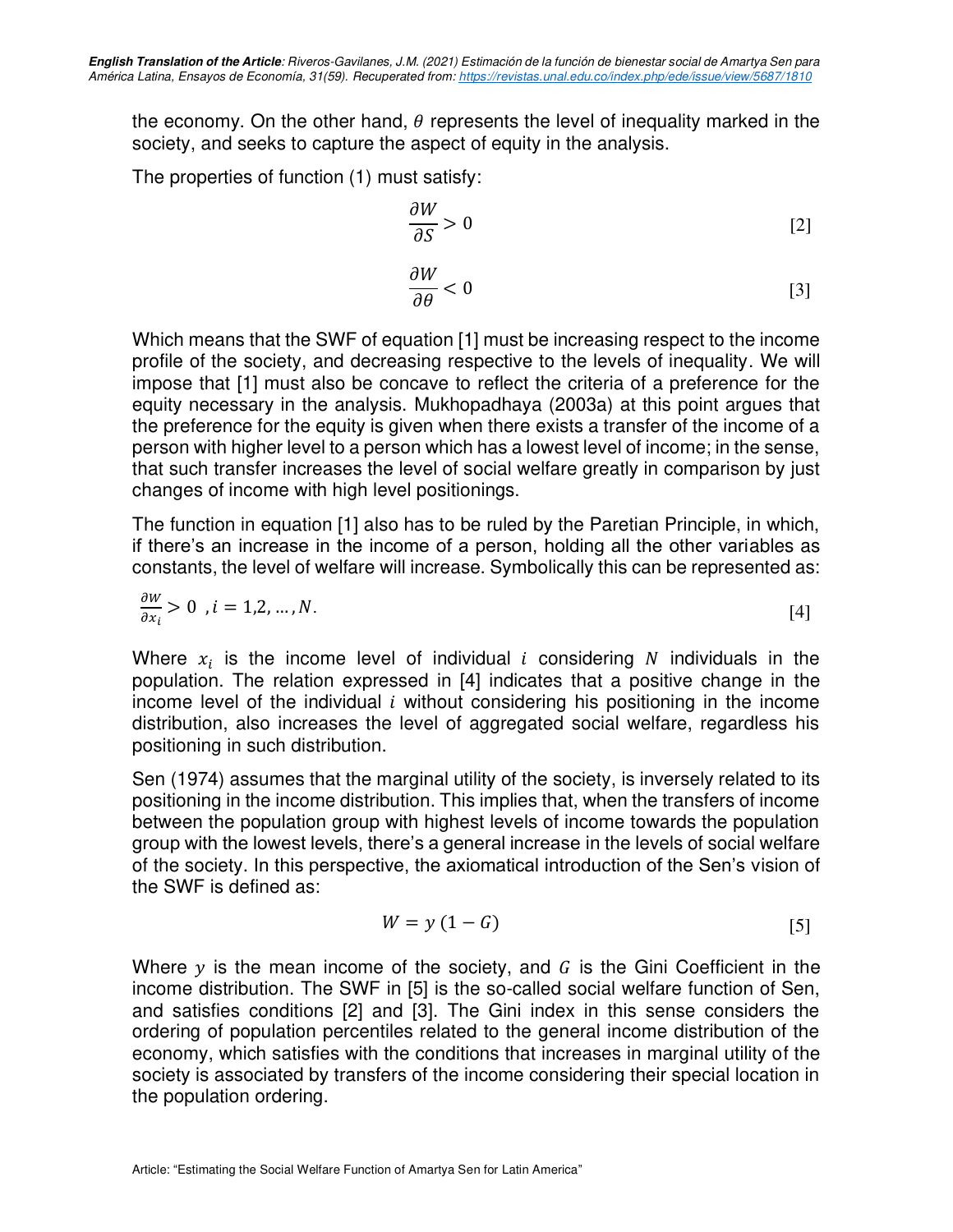The Gini coefficient is defined as the double of the area between the perfect equality distribution (45°-degree line) and the Lorenz curve. The mentioned area is highlighted in the Figure 1 as point A. For this reason, the complement of the Gini coefficient  $(1 - G)$  is represented as the double of the area of B, defined below the Lorenz curve.

**Figure 1**. Lorenz Curve



── Line of Perfect Equality Distribution - - - Lorenz Curve

### Source: Own Elaboration

The inference from before is that; from higher levels of income concentration, there's a decrease in levels of general welfare of the society -- from the approximation of the SWF of Sen--, given since the double of the area in B --that is  $1 - G$  denominated complement of Gini-- is reduced when the area marked as A increases. The rate of substitution of inequality and efficiency in the context of the SWF of Sen is given as:

$$
\frac{dG}{dy} = \frac{1-G}{y} \tag{6}
$$

By [6] it is stated that substitution rate is highly sensitive to changes in the income  $y$ , in comparison to the changes in the level of inequality  $G$ , considering that these two variables are determinate by the income profile  $x$  of the society.

An important discussion emerges in this point. Mukhopadhaya (2003a) argues that both  $G$  and  $y$  are jointly determinate, and therefore the decision maker inside the economy cannot change or alter these variables for different levels of economic growth or the ordering of the income distribution. However, this aspect can be debated in more than one sense. To start, the State and the public administration play an important role in process of redistribution of income, affecting directly the levels of economic inequality (Tomaszewicz & Trębska, 2015) and economic development (Gründler & Köllner, 2017). In this sense, Zhang (2007) states that not only the channels of public expenditure or governmental transfers influence the levels of inequality, also they influence the process of public investment --in special those who are related to education-- which affects the levels of income concentration and in general the evolution of economic development.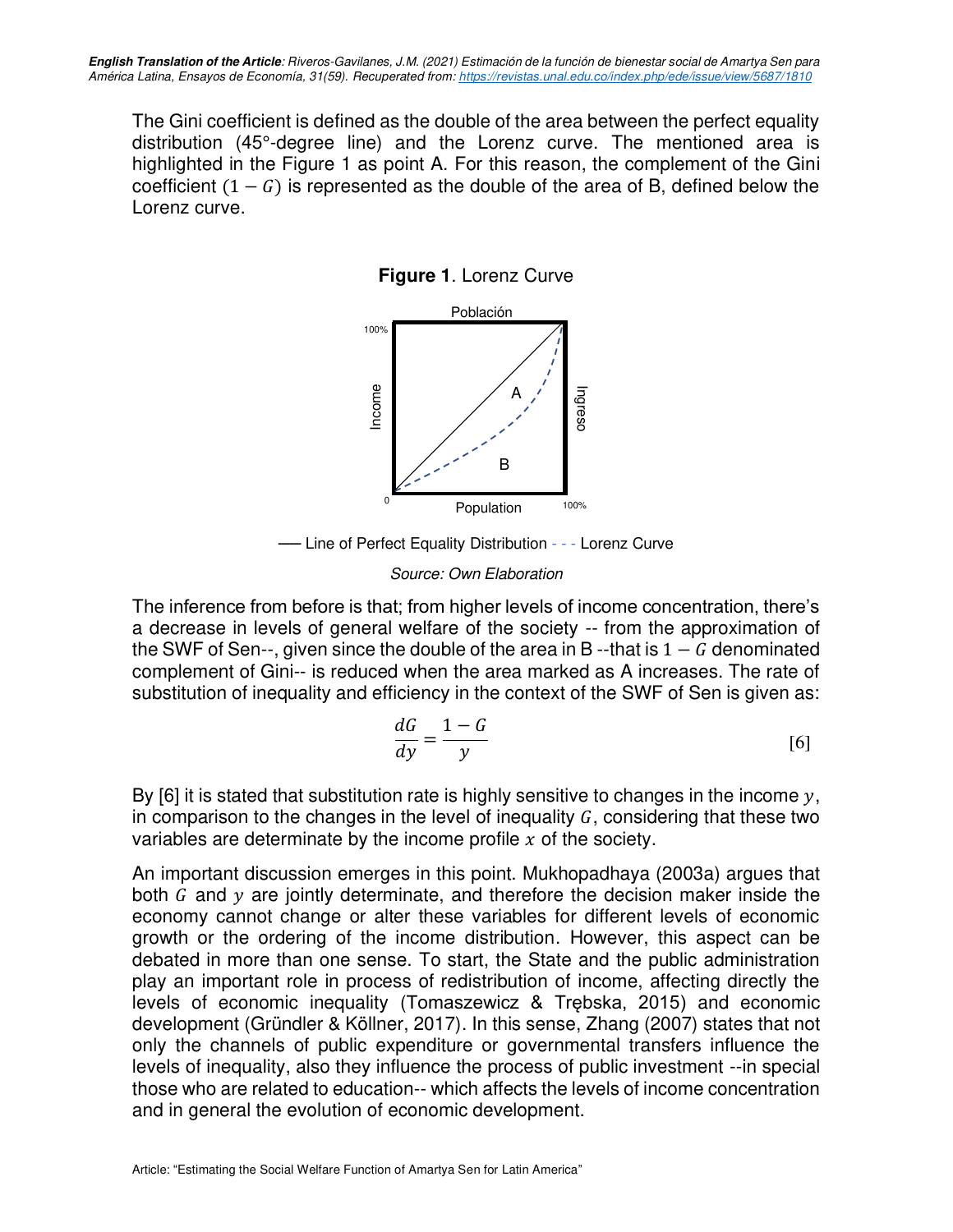By this, it is argued that the value of  $G$  can also be time variant from the set of decisions related of redistributive policies in the economies which the governments enforce and do effective. In this sense the process of redistribution of income plays an important role in the aggregated improvements of welfare, having a close a relationship with the decisions of public policies, but with a lesser impact in economic growth given the rate of substitution in [6]

The Sen's formulation based on expression [5] indicates that it can be interpret as an extreme Paretian function of Social Welfare (Mukhopadhaya, 2003b) which seeks to cover the deficiencies of the Lorenz curve, since it allows to estimate the general trends of welfare from the components of efficiency and equity (Ndamsa et al., 2020).

The generalization process of the Sen's SWF emerges as a critic for the compliance of the Pareto principle, this generalization proposed by Mukhopadhaya<sup>2</sup> (2003a) and assumes that the statement can be re-written as:

$$
W = y^{\beta} (1 - G). \tag{7}
$$

Note that if  $\beta$  < 1, the SWF stops having the behavior of Pareto optimal defined in [4] and this derived from the theorem number 1 of Mukhopadhaya (2003a), which can be found in the Appendix A of this article. The justification for this approach is that not all positive changes in the income of all the populational groups increase in the same manner the aggregated social welfare, the critic is that the Pareto principle in this set up may not apply to the highest population percentiles with the largest income levels. In this sense, positive variations of income in this higher percentile may have a null or even negative effect in the aggregated social welfare, and by this, is not applicable the mentioned principle; this perspective is shared also with Bluch & Razi (2007), making emphasis that positive variations in the population groups with highest income levels do not bring always positive variations in the levels of aggregated social welfare. Here is important to note that when the generalized SWF of [7] has a value of  $\beta = 1$ , the result would Sen's original formulation from 1974, expressed in equation [5].

### **[T1]Methodological Aspects**

### **[T2]Estimation of Traditional SWF of Sen**

From the previous, there exists two functions which were birth from the perspective of Sen: The first, from the traditional function stated in equation [5], and the second, from the generalized form of Mukhopadhaya (2003a), represented in equation [7]. In this part it is discussed the forms of the estimation from both perspectives.

 $2$  Before this formal publication, workpapers detailing the generalization process can be found, see Mukhopadhaya (2001a) y Mukhopadhaya (2001b).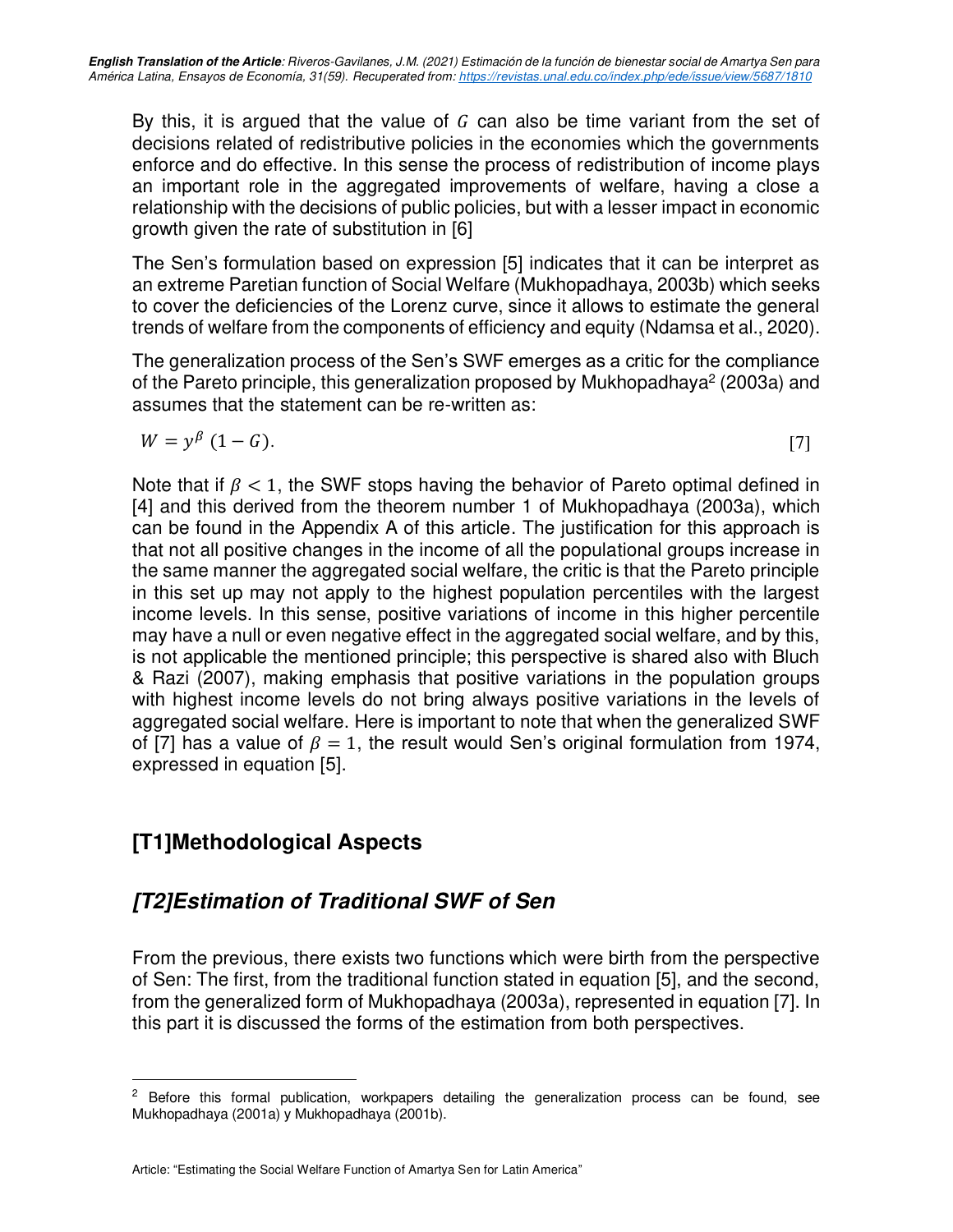As a general approach, considering an annual periodicity between 1995 and 2018 for the countries of Latin America<sup>3</sup>, it is proposed the estimation of the original social welfare function stated by Sen (1974) of the form:

$$
W_{it} = y_{it} \left( 1 - G_{it} \right), \tag{8}
$$

Where  $i$  represents the subindex associated to a certain country,  $t$  represents the time —measured in years—. Within this perspective  $W$  is simply the result of the calculus between the product of the mean income of the society  $y$ , assumed by the Gross Domestic Production per Capita in real terms in US of 2011 for all the countries of the sample, and the complement of the Gini coefficient  $(1 - G)$ . This approximation is used with comparative purposes (Baluch & Razi, 2007; Mukhopadhaya, 2003a; Sen, 1976) in order to determinate quantitatively the trends of welfare by country.

On a second place, with the generalized function of Sen proposed by Mukhopadhaya (2003a) of the form:

$$
W_{it} = y_{it}^{\beta} (1 - G_{it}). \tag{9}
$$

It is proposed to execute the calculus assuming constant values of  $\beta$ , in order to produce the quantitative differences of the levels of social welfare by their trends implying the optic which rejects the Pareto Principle. According to the study of Mukhopadhaya (2003b), using a constant value of  $\beta = 0.5$ , allows to identify an important difference with the original function of Sen, difference that emerges from the comparisons and positionings between the levels of welfare<sup>4</sup>. At this point, it is only estimated the traditional approach of the SWF of Sen, where we assume that the level of social welfare  $W$  is unknown and only measurable through the expression of the mean income of the economy along with the Gini coefficient  $G$ .

In this article it is proposed the possibility to use a proxy variable to capture the essence of W in order to determinate econometrically the value of  $\beta$ , which is a more realistic approximation than assuming that the elasticity of welfare-income is constant in all periods of time for all the countries of the analysis. The choice of the proxy variable for welfare has been extensively debated in the literature and the theory (Anand & Harris, 1994). However, here it is considered the synthetic indicator proposed by the United Nations for the Development (PNUD) denominated Human Development Index (HDI). The variable measures important features of welfare given by the dimensions of health, education, and worthy life style which directly affect the levels of welfare of an economy (PNUD, 2019). In fact, as it was proposed by Sen (1974) and Mukhopadhaya (2003a) from the SWF, the analysis of welfare tends to be mainly explained by the levels of income in the determination of the welfare  $W$ , which is a principal component in the construction of the IDH, but not

<sup>3</sup> La muestra abarca los países de Argentina, Bolivia, Brasil, Chile, Colombia, Costa Rica, República Dominicana, Ecuador, El Salvador, Honduras, México, Panamá, Paraguay, Perú y Uruguay.

<sup>4</sup> Es de aclarar que el valor de comparación se encuentra consignado en dicho estudio, el cual se considera como un valor arbitrario pero pertinente por parte de Mukhopadhaya (2003b).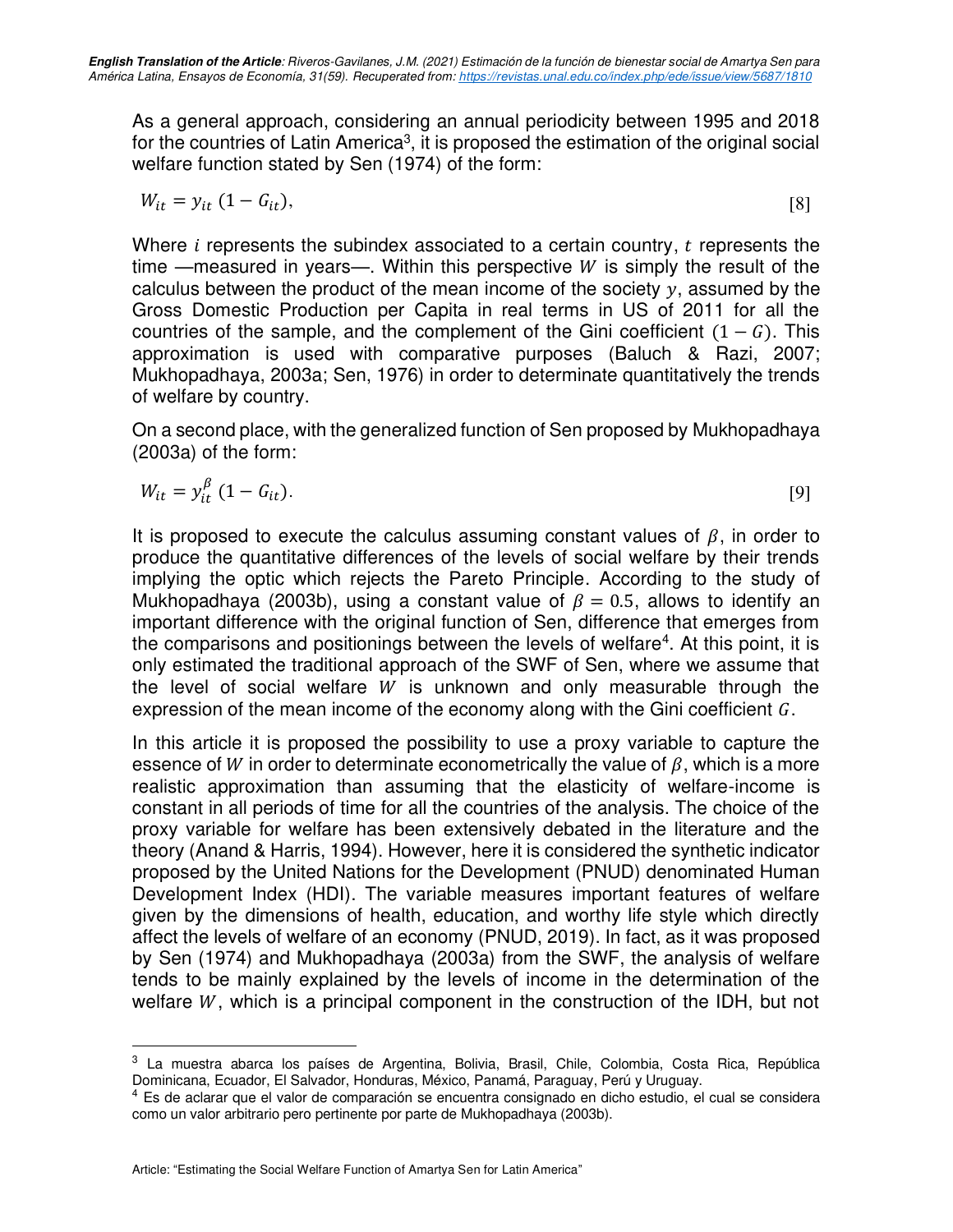uniquely determinate alone by this variable, since it is jointly related to the levels of health, and knowledge of a society and the levels of welfare of a population for each country.

### **[T2]** Econometrical Estimation

From the generalized function of social welfare in equation [9], it is proposed that  $\beta$ represents the elasticity of welfare-income in the theoretical formulation of Sen, hence, the complement of the Gini Coefficient  $(1 - G)$  can possess as exponent, a parameter  $\alpha$  to measure the elasticity related to the levels of welfare W, along this it is considered that exists an autonomous parameter of income and the inequality, also the influence of individual specific effects to capture the individual heterogeneity from the countries of analysis. In this form, the model is specified as:

$$
W_{it} = y_{it}^{\beta_1} (1 - G_{it})^{\alpha} e^{\beta_0 + \mu_i + u_{it}}, \tag{10}
$$

Where  $W_{it}$  represents the level of social welfare of the country *i* for the year *t* measured by the HDI.  $y_{it}$  is the mean income of the economy measured by the GDP per capita in real terms in USD of 2011.  $\beta_1$  is the welfare-income elasticity, G is the Gini coefficient,  $\alpha$  is the elasticity associated to the welfare from the complement f the Gini Coefficient  $(1 - G)$ ,  $\beta_0$  is the autonomous coefficient (parameter) independent of the income and the inequality,  $\mu$  is the fixed effects component which captures individual heterogeneity (Wooldridge, 2001) existing between the countries of Latin America and  $u_{it}$  is the residual of the panel regression model.

The linearization of the above function using natural logarithms is proposed as the econometrical model to execute the estimation of the form of:

$$
\ln W_{it} = \beta_0 + \beta_1 \ln y_{it} + \alpha \ln(1 - G) + \mu_i + u_{it}.
$$
 [11]

The panel data structure is composed with T>N dimensions, and considering the characteristics of the set of variables in the econometrical model stated in [11], it is possible to segment the analysis of the short-run and the long-run dynamics by the Engle y Granger (1987) methodologies extending the analysis of panel cointegration (McCoskey & Kao, 1998). In fact, equation [11] —since it only contains contemporaneous values over time— can be understand as a long-run relationship between the variables of analysis, these have the characteristics to possess unitroots in levels but are stationary at first differences, defining a set of I(1) (first-order integrated) variables according to the unit-root tests of first and second generation for panel data (see Appendix B).

For the analysis of cointegration between the variables —extended to the application in panel data— an error correction model is required, where it is first verified the existence of a cointegration relationship in the long-run expressed in equation [11] by specific tests to confirm the cointegrated process (Kao, 1999; Pedroni, 1999), after testing it, an error correction model is proposed using the variations from the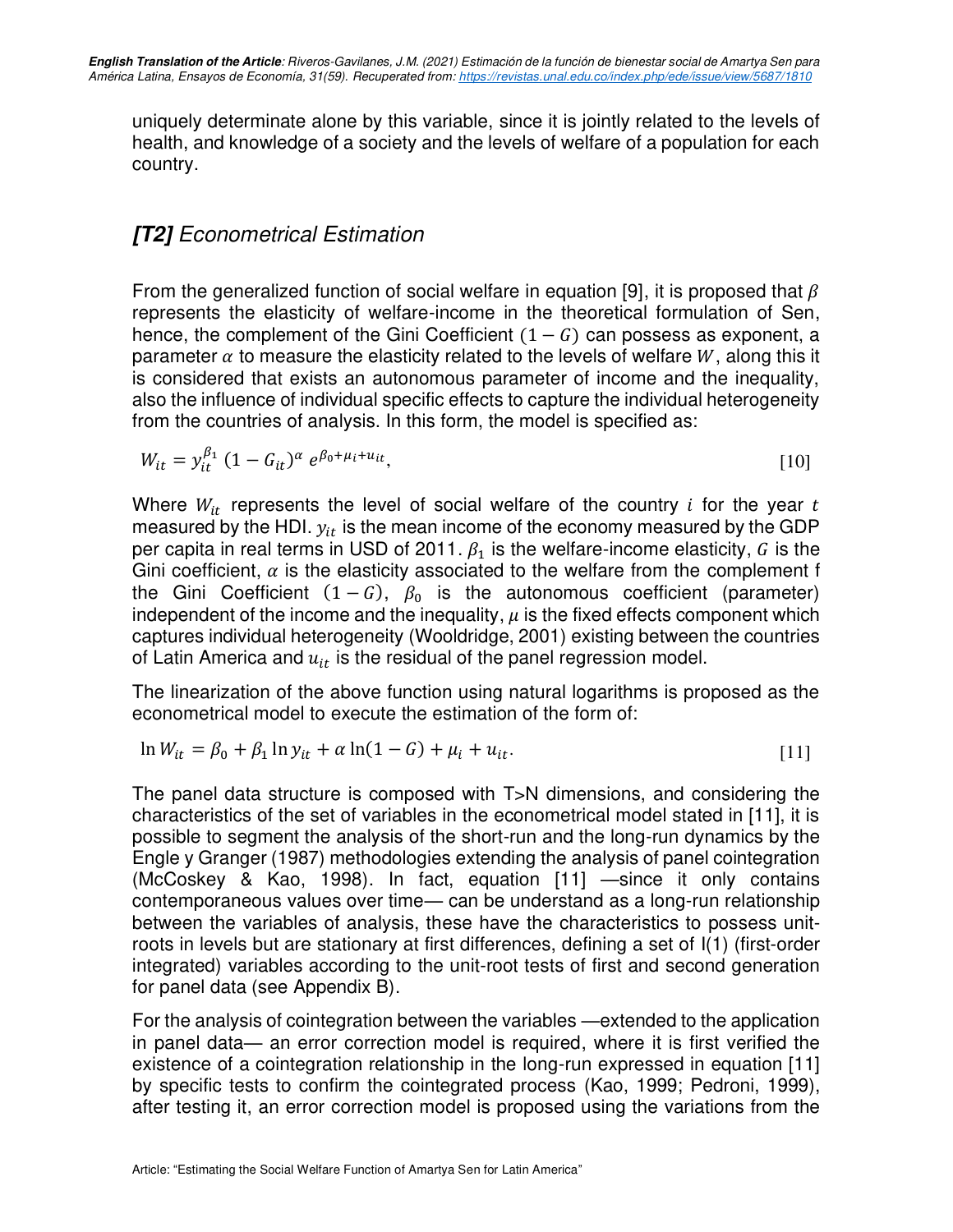variables in the long-run —variations understood as first-differences— and using the information of the long-run in an error correction term, deriving in the short-run model of the form of:

$$
\Delta \ln W_{it} = \beta_0 + \beta_1 \Delta \ln y_{it} + \alpha \Delta \ln (1 - G_{it}) + \varphi ECT_{it-1} + u_{it},
$$
\n[12]

Where ∆ is the first-difference operator. The error correction term is defined as  $ECT_{it-1} = \hat{u}_{t-1}$ . Which means is a variable that contains lagged values from the residuals estimated of the long-run equation [11]. The parameter associated to the long-run information  $\varphi$  associated to the error correction term must be negative, between 0 and 1 and statistically significant to indicate a stable adjustment process towards the long-run.

Considering that the panel structure is T>N, the relationship of the long-run in [11] and the short-run in [12] are susceptible to contain problems of heteroskedasticity, serial correlation and cross-sectional dependence. To avoid a wrongful inference in terms of statistical significance, the proposed estimator for the regressions is the one formulated by Driscoll y Kraay (1998) in which it is presented the use of robust standard errors to account the problems of serial correlation, heteroscedasticity and cross-sectional dependence in the residuals on the multivariate regression framework, ideal for panels with larger or equal time periods of time in comparison to the number of individuals of the sample (Hoechle, 2007).

With this, the relationships from the short-run and the long-run between welfare, income and inequality can be estimated for the countries of Latin America in the period between 1995 and 2018. The sources of information of the variables -GDP per capita in real terms in USD of 2010, and the Gini coefficient-- for the different countries in Latin America were taking from the World Bank [Banco Mundial (s. f.), the information of the HDI was taken from PNUD (s. f.).

### **[T1] Results**

In this section, the results are presented divided in two parts. The first part contains the traditional estimation of the SWF of Sen which considers  $\beta = 1$  and the generalized proposition of the function with an elasticity of welfare-income of  $\beta =$ 0,5. In the second section, the results of the econometrical estimations are presented with the general results.

### [T2] Results of the traditional estimation

The empirical results considering the SWF original of Amartya Sen (1974) for Latin America are presented in Figure 2, where it is remarked the elasticity parameter used for such calculations as  $\beta = 1$  as the value of the welfare-income elasticity.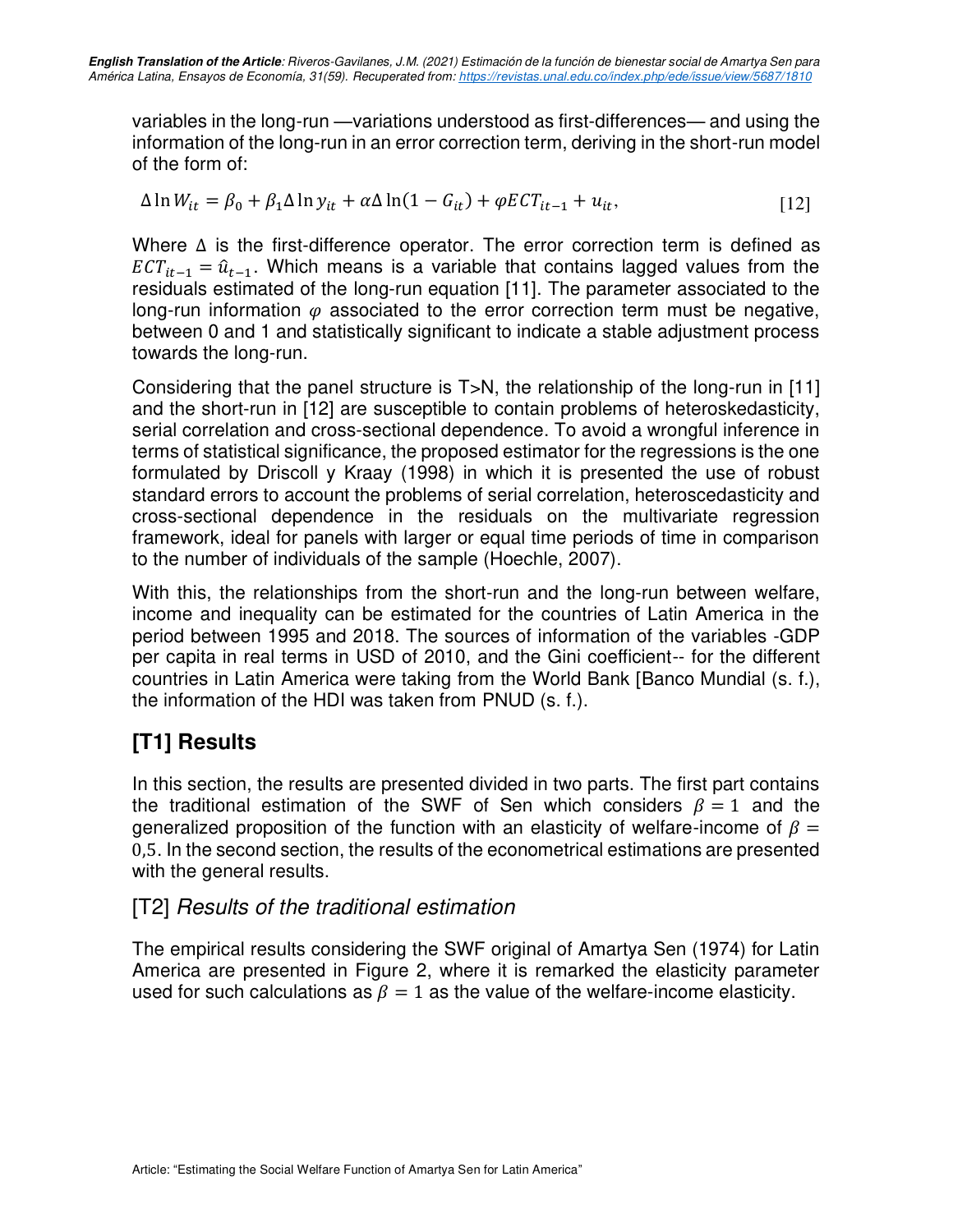



Source: Own Elaboration using World Bank (Banco Mundial (s. f.))

It is noted that for the generality of the countries, the trend is positive in the levels of welfare by the original SWF of Sen. Punctually, Uruguay and Chile are the countries that posses the best levels of welfare in the region, meanwhile Bolivia and Paraguay are the ones with the lowest levels of welfare. For the year 2018, the ranking of countries with the highest levels from this approach are: 1) Uruguay, 2) Chile, 3) Panamá, 4) Argentina, 5) México, 6) Costa Rica, 7) Brazil, 8) Dominican Republic, 9) Colombia, 10) Perú, 11) Paraguay, 12) Ecuador, 13) El Salvador, 14) Bolivia y 15) Honduras. The descriptive statistics of the calculated social welfare are presented in the Table 1.

**Table 1**. Descriptive statistics of the aggregated welfare using the original SWF of Sen (1974)

| ID             | N  | Min      | Max      | Mean     | <b>Mediana</b> | Desv. Est. | Varianza     |
|----------------|----|----------|----------|----------|----------------|------------|--------------|
| Argentina      | 24 | 316668.4 | 636293,2 | 498558.7 | 508870.9       | 102799     | $1.06e + 10$ |
| <b>Bolivia</b> | 24 | 56086.77 | 147939.8 | 90172.32 | 78843.48       | 28849.59   | $8.32e+0.8$  |
| <b>Brasil</b>  | 24 | 344499.7 | 572463.1 | 448563.3 | 449806.2       | 82926.23   | $6.88e + 09$ |
| Chile          | 24 | 365797,2 | 855618   | 600645.0 | 615406         | 170638.8   | $2.91e+10$   |
| Colombia       | 24 | 198077.2 | 382970.4 | 274804.8 | 257135.2       | 64227.86   | $4.13e+09$   |
| Costa Rica     | 24 | 295592,7 | 514266.7 | 386557.6 | 378451.9       | 71364.58   | $5.09e+09$   |
| Dom. Rep.      | 24 | 170892.1 | 433381.8 | 263743.9 | 246197         | 80055.19   | $6.41e+09$   |
| Ecuador        | 24 | 150168.3 | 297667.3 | 217987.3 | 207086.5       | 53379.8    | $2.85e+09$   |
| Salvador       | 24 | 118217   | 215603.3 | 158098.4 | 158391.6       | 31116.63   | $9.68e + 08$ |
| Honduras       | 24 | 67966.66 | 107670.2 | 83384.88 | 81829.48       | 13593.03   | $1.85e+08$   |
| México         | 24 | 343881.3 | 568033.3 | 468415.3 | 472102.1       | 56471.33   | $3.19e + 09$ |
| Panamá         | 24 | 201984,2 | 595575.7 | 354527.7 | 320769.1       | 132467.3   | 1,75e+10     |
| Paraguay       | 24 | 145446.1 | 290330.7 | 200384.4 | 179365.7       | 41887.42   | 1.75e+09     |

Article: "Estimating the Social Welfare Function of Amartya Sen for Latin America"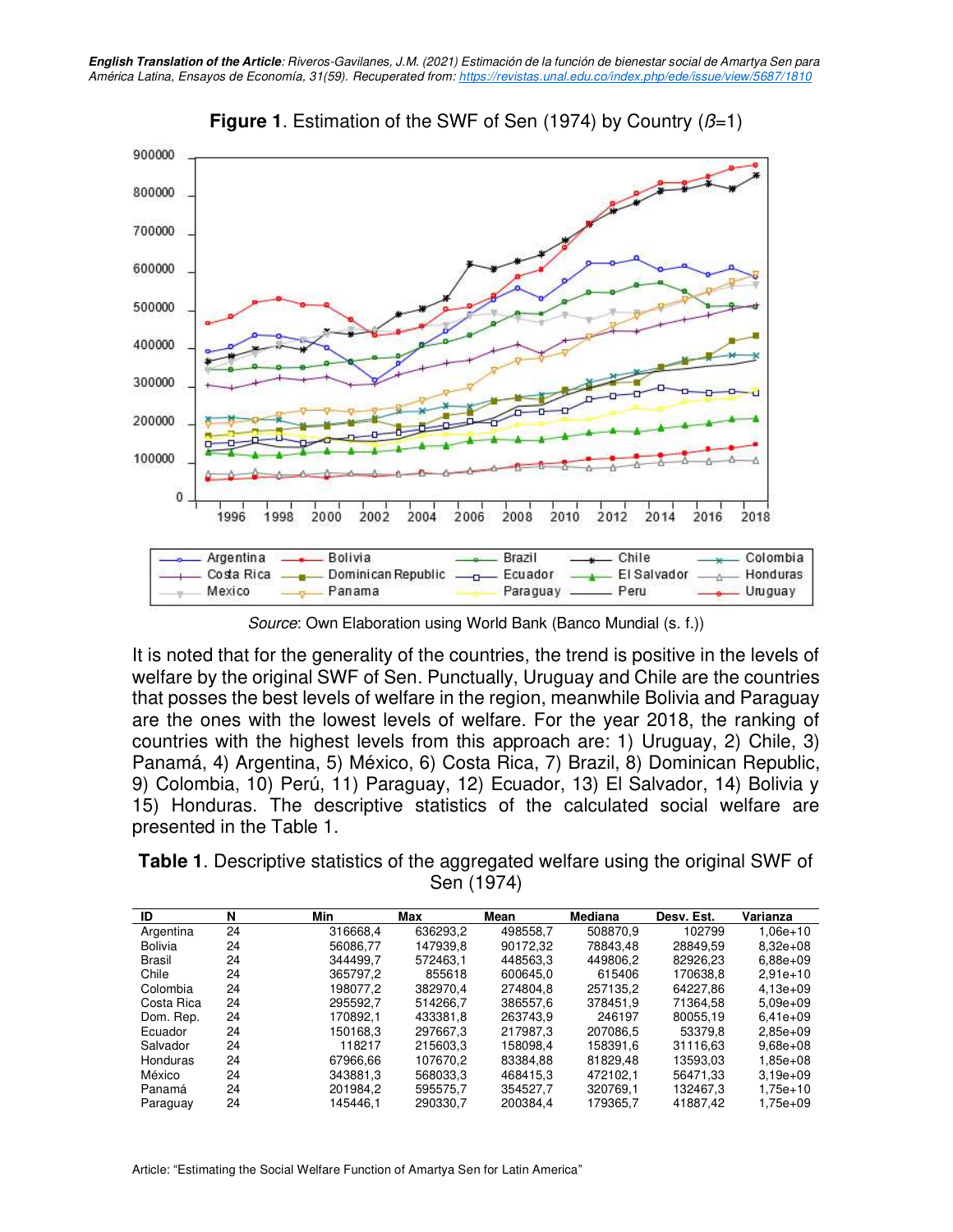**English Translation of the Article**: Riveros-Gavilanes, J.M. (2021) Estimación de la función de bienestar social de Amartya Sen para América Latina, Ensayos de Economía, 31(59). Recuperated from:<https://revistas.unal.edu.co/index.php/ede/issue/view/5687/1810>

| Perú                     | 24  | 130436.7 | 369143.7 | 233790.2 | 209505   | 85186.59 | $7.26e+09$   |
|--------------------------|-----|----------|----------|----------|----------|----------|--------------|
| Uruguay                  | 24  | 434436.6 | 881433.1 | 618525.6 | 534362.4 | 159109.4 | $2.53e+10$   |
| Total                    | 360 | 56086.77 | 881433.1 | 326544   | 296232.8 | 188707.1 | $3.56e + 10$ |
| Cauraa: Ouro Elabaratian |     |          |          |          |          |          |              |

Source: Own Elaboration.

Going on with the estimation of the SWF with the generalized versión proposed by Mukhopadhaya with  $\beta = 0.5$  —the case when the welfare do not satisfy Pareto's principle— the trends of welfare are presented in Figure 3.



#### **Figure 2.** Generalized SWF with  $\beta=0,5$

Source: Own Elaboration.

It is noted that some slight differences emerge in the calculus of the social welfare by country in comparison to the original SWF of Sen (1974). Likewise, a small reduction of the gaps within this calculus of the SWF generalized can be seen. The trend component of welfare still remains as positive for Latin America like in the original estimation of Sen, but a change in the raking can be noticed for the year 2018 when we compare the country-welfare by this approach. The ranking has the following order: 1) Uruguay, 2) Chile, 3) Argentina, 4) México, 5) Panamá, 6) Costa Rica, 7) Dominican Republic, 8) Brazil, 9) Perú, 10) Colombia, 11) Paraguay, 12) Ecuador, 13) Salvador, 14) Bolivia, 15) Honduras.

In the same manner from the empirical analysis of Mukhopadhaya (2003a), the position of each country varies for certain countries in the ranking when it is compared to the original SWF of Sen. In Latin America --from the generalized version-- Panama descend and occupies the fifth place, Argentina ascends to the third place, and Mexico to the fourth place. Brazil -on the other hand- descends to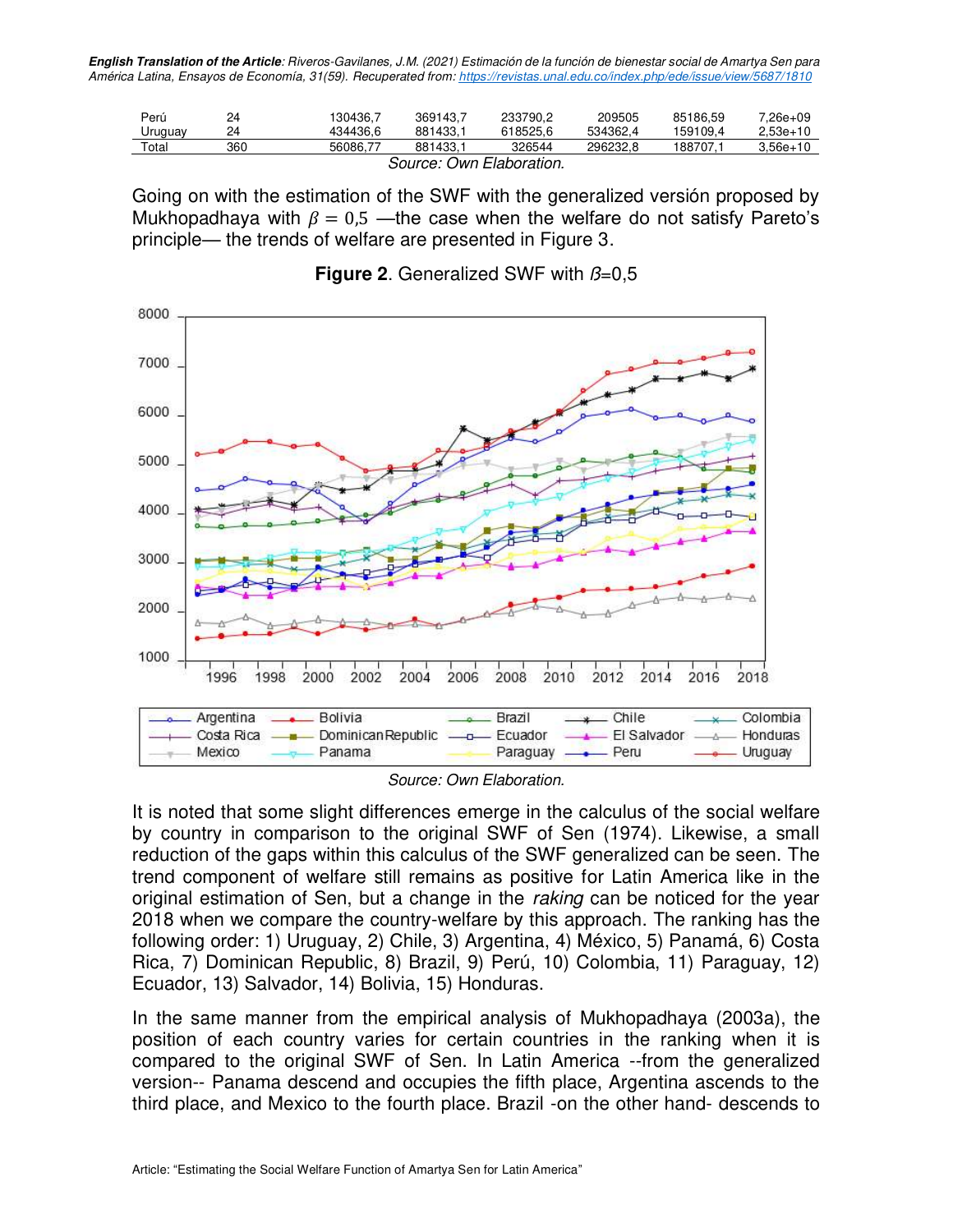the eighth place with Colombia, which also descends to the tenth place. This situation indicates the existence of small variations in the measures of welfare by changes in the welfare-income elasticity assumed by the parameter  $\beta$ . The descriptive statistics of welfare calculated by the generalized versión assuming  $\beta =$ 0,5 are presented in Table 2:

| <b>Table 2.</b> Descriptive Statistics of Social Welfare using the Generalized SWF with |               |  |
|-----------------------------------------------------------------------------------------|---------------|--|
|                                                                                         | $\beta = 0.5$ |  |

| ID             | N   | Min      | Max      | Media    | <b>Mediana</b> | Desv. Est. | Varianza |
|----------------|-----|----------|----------|----------|----------------|------------|----------|
| Argentina      | 24  | 3824.929 | 6127.096 | 5156.831 | 5209.453       | 734.1332   | 538951.6 |
| <b>Bolivia</b> | 24  | 1451.342 | 2924.195 | 2043.848 | 1881.097       | 469.4054   | 220341,5 |
| Brasil         | 24  | 3716.778 | 5236.505 | 4443.777 | 4486.186       | 550.8025   | 303383.4 |
| Chile          | 24  | 4088.635 | 6955.979 | 5468.679 | 5556.704       | 1027.159   | 1055055  |
| Colombia       | 24  | 2860.173 | 4389.011 | 3513.412 | 3408.176       | 507.9851   | 258048.8 |
| Costa Rica     | 24  | 3833.792 | 5171.254 | 4445.988 | 4368.486       | 405.2136   | 164198.1 |
| Dom. Rep.      | 24  | 3014.039 | 4939.575 | 3665,88  | 3498.289       | 633.9395   | 401879.4 |
| Ecuador        | 24  | 2422.511 | 4046.196 | 3236.696 | 3128.07        | 576.7686   | 332662.1 |
| El Salvador    | 24  | 2329,145 | 3638.412 | 2903.879 | 2919.846       | 420.3152   | 176664.9 |
| Honduras       | 24  | 1701.582 | 2308.609 | 1942.906 | 1905.889       | 208.3668   | 43416.71 |
| México         | 24  | 3914.389 | 5572.109 | 4843.178 | 4896.404       | 426.189    | 181637.1 |
| Panamá         | 24  | 2919.543 | 5500.477 | 4001.132 | 3854.772       | 871.2411   | 759061   |
| Paraguay       | 24  | 2492.097 | 3952.188 | 3093.171 | 2913.155       | 417.6352   | 174419,2 |
| Perú           | 24  | 2340.028 | 4595.108 | 3419.605 | 3231.145       | 787.8224   | 620664.1 |
| Uruguay        | 24  | 4865,881 | 7290,433 | 5900,728 | 5462,23        | 858,2002   | 736507,7 |
| Total          | 360 | 1451.342 | 7290.433 | 3871.981 | 3849.065       | 1293.752   | 1673793  |

Source: Own Elaboration.

### [T2] Results of the econometrical estimation.

The unit-root results (see Appendix B) through the cointegration test of first and second generation of Levin et al. (2002), and Im et al. (2003) indicated that the set of variables of the model in the long-run do have unit-roots in levels, meanwhile they are stationary in first differences, confirming the integration order as I(1), condition required to execute the cointegration analysis.

The formal tests of cointegration of Pedroni (1999) and Kao (1999) (see Appendix C) reflect the existence of cointegration within the variables for the econometrical estimation of the long-run equation. The general resutls are presented with the Driscoll-Kraay estimator in table 3.

| ln HDI     |
|------------|
| $0.174***$ |
| (0,0150)   |
| $0,184***$ |
| (0,0227)   |
| 2.036***   |
| (0, 163)   |
| Yes        |
| 0.0000     |
| 0.8354     |
| 360        |
| 15         |
|            |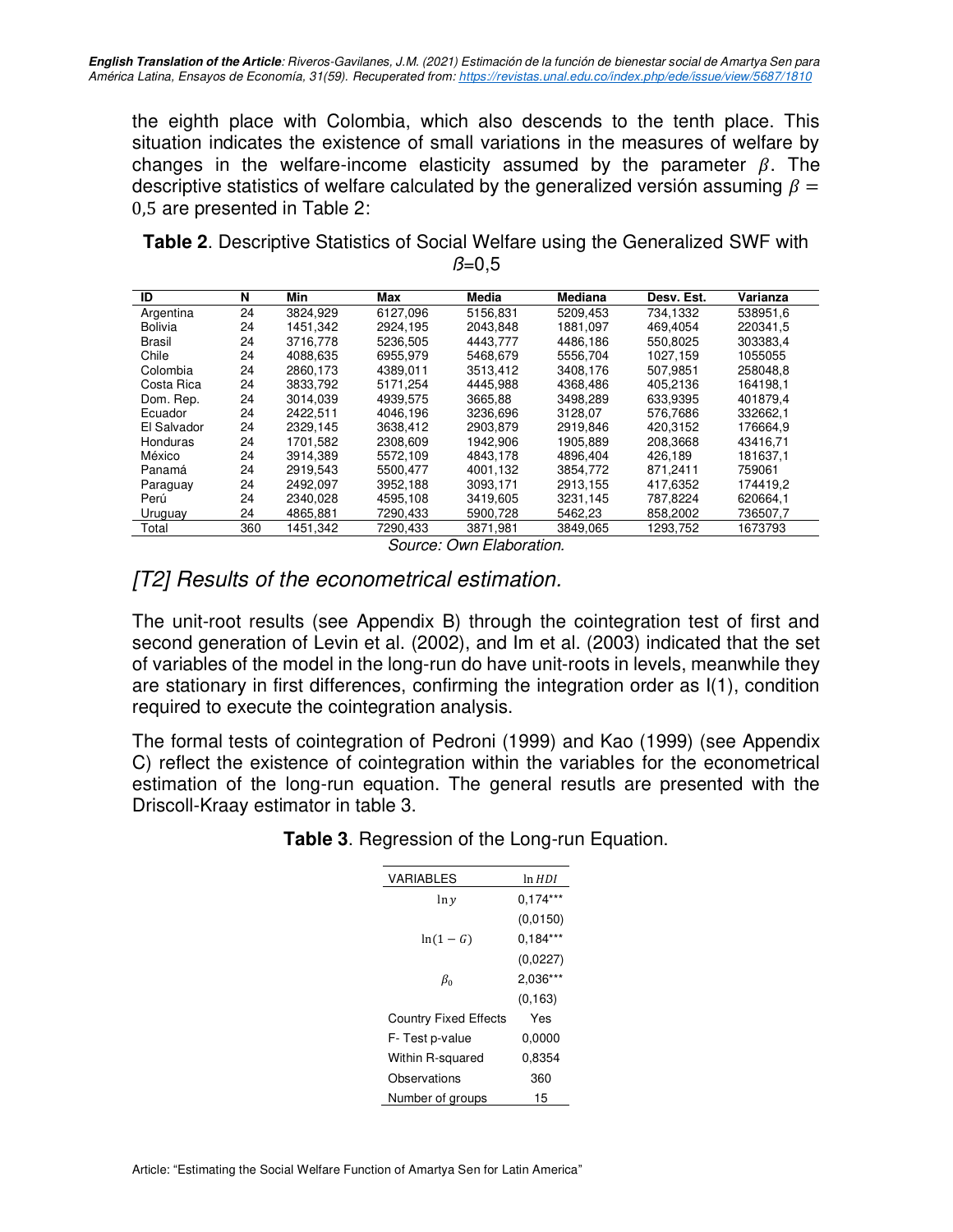Note: Natural logarithms of the HDI, the complement of the Gini coefficient and the constant are defined as  $\ln HDI$ ,  $\ln(1 - G)$ , and  $\beta_0$  respectively. Robust Standard errors are in parenthesis, significance levels of \*\*\* p<0,01, \*\* p<0,05, \* p<0,1. Estimator Driscoll-Kraay. Calculus done using Stata 16.

#### Source: Own Elaboration.

About the revision of the assumptions of the long-run equation (see Appendix D), the regression satisfies the diagnostics of no-multicollinearity, normality and correct specification. However, it presents the existence of heteroscedasticity and serial correlation<sup>5</sup>, problems that are captured by the Driscoll-Kraay estimator to provide robust statistical inferences.

The results of the regression are considered consistent given the existing long-run relationship established by the panel data cointegration tests (Madsen, 2005), and they indicate that GDP per capita and the complement of the Gini Coefficient are statistically significant at a 1% level, to explain the welfare measured by the HDI. The impacts of both variables over the welfare are positive. It is noted that the welfare-income elasticity ( $\beta = 0.174$ ) is lower than the elasticity of the complement of the Gini Coefficient ( $\alpha = 0.184$ ), this situation puts in evidence that improvements in the welfare for Latin America are influenced on a first manner by the reduction of the levels of income concentration, and in a second way, by the increments in the income per capita over the long-run. The above considering that the parameters reflect that for each increase of 1% on the income per capita, there exists an increase of 0.17% in average across countries in the HDI —ceteris paribus*—* statistically significant at a 1%, consolidating an inelastic impact over the welfare. On the other hand, by each 1% increase of the complement of the Gini coefficient, there exists an increase of 0.18% in average across countries on the HDI, ceteris paribus, statistically significant at 1%, consolidating too an inelastic impact on the welfare.

The short-run estimation is presented in table 4 and it is noted that it posses a coefficient of adjustment towards the long-run statistically significant at 1%, negative, between zero and one expressing a stable dynamic towards the long-run relationship previously estimated. The results indicate that the speed of adjustment towards the long-run from this short-run error correction model is about 9.64% of annual correction between the variables of analysis.

| <b>VARIABLES</b>  | $\Delta$ ln HDI |
|-------------------|-----------------|
| $\Delta \ln \nu$  | 0.0649***       |
|                   | (0,0120)        |
| $\Delta \ln(1-G)$ | $-0.00399$      |
|                   | (0,00864)       |
| $ECT_{t-1}$       | $-0.0964***$    |
|                   |                 |

#### **Table 4**. Regression from the Short-run equation

<sup>5</sup> Particularly, the serial-correlation is expected and do not constitute a problem in the regression of the long-run equation given that the set of variables are I(1) and cointegrated. The serial correlation is not an impediment to establish unbiased estimators, and in the case of cointegration, consistent, given that when a long-run relationship is proved, the property of super-consistency emerges in the parameters. See Karakitsos y Varnavides (2014) for more information.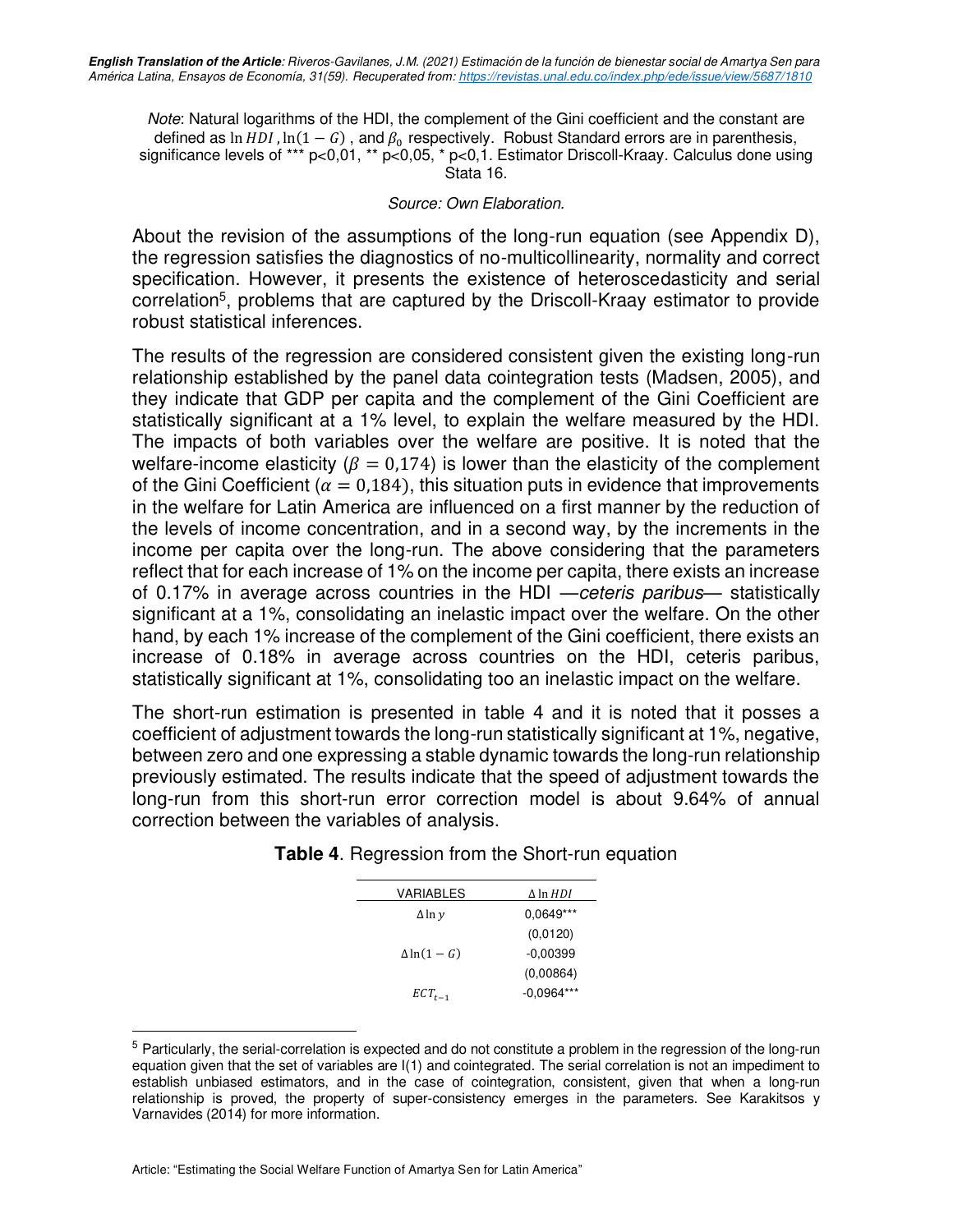**English Translation of the Article**: Riveros-Gavilanes, J.M. (2021) Estimación de la función de bienestar social de Amartya Sen para América Latina, Ensayos de Economía, 31(59). Recuperated from: https://revistas.unal.edu.co/index.php/ede/issue/view/5687/1810

|                              | (0,0125)   |
|------------------------------|------------|
| $\beta_0$                    | 0.00532*** |
|                              | (0,000602) |
| <b>Country Fixed Effects</b> | Yes        |
| F-Test p-value               | 0,0000     |
| Within R-squared             | 0.1639     |
| Observations                 | 345        |
| Number of groups             | 15         |

Note:  $\Delta$  is the first-difference operator,  $ECT_t$  is the error correction term. Levels of statistical significant are given by \*\*\* p<0,01, \*\* p<0,05, \* p<0,1. Estimator: Driscoll-Kraay.

#### Source: Own Elaboration.

For the case of the relationship in the short-run, it is noted that only the growth of the GDP per capita is statistically significant at 1% to explain the growth in the HDI, meanwhile, the growth rate of the complement of the Gini coefficient is not statistically significant at a 10% level to explain the welfare. In the case of the GDP per capita, the elasticity of the short-run implies that for each 1% increase in the growth rate of this variable, there exists an impact of 0.06% increase in the growth of the HDI—ceteris paribus— in average across the countries of analysis.

Given that the complement of the Gini coefficient is not statistically significant to explain the changes in the HDI for the short-run, it is concluded that only the modifications of the structure of the income concentration do not have inmediate short-run impacts, meanwhile on the long-run they tend to be determinant --and even larger-- than the income to improve the social welfare for the countries of Latin America.

The assumption checking of this short-run relationship (see Appendix D) is satisfactory, the model even when there's in presence of heteroscedasticity -- this corrected by the Driscoll-Kraay estimator -- it satisfies the assumptions of normality, no-multicollinearity, no serial-correlation and correct specification, providing a robust statistical inference of the relations in the short-run and the long-run.

As a final empirical exercise, given the regression from the long-run, the linear prediction in the sample period is done -- method known as in-sample forecast- to corroborate the behavior of the welfare trends and their existing differences in the ranking for the welfare in Latin America. The general results are presented in Figure 4 and the comparative positioning for the year 2018 in Latin America with the diverse estimation are presented in Table 5.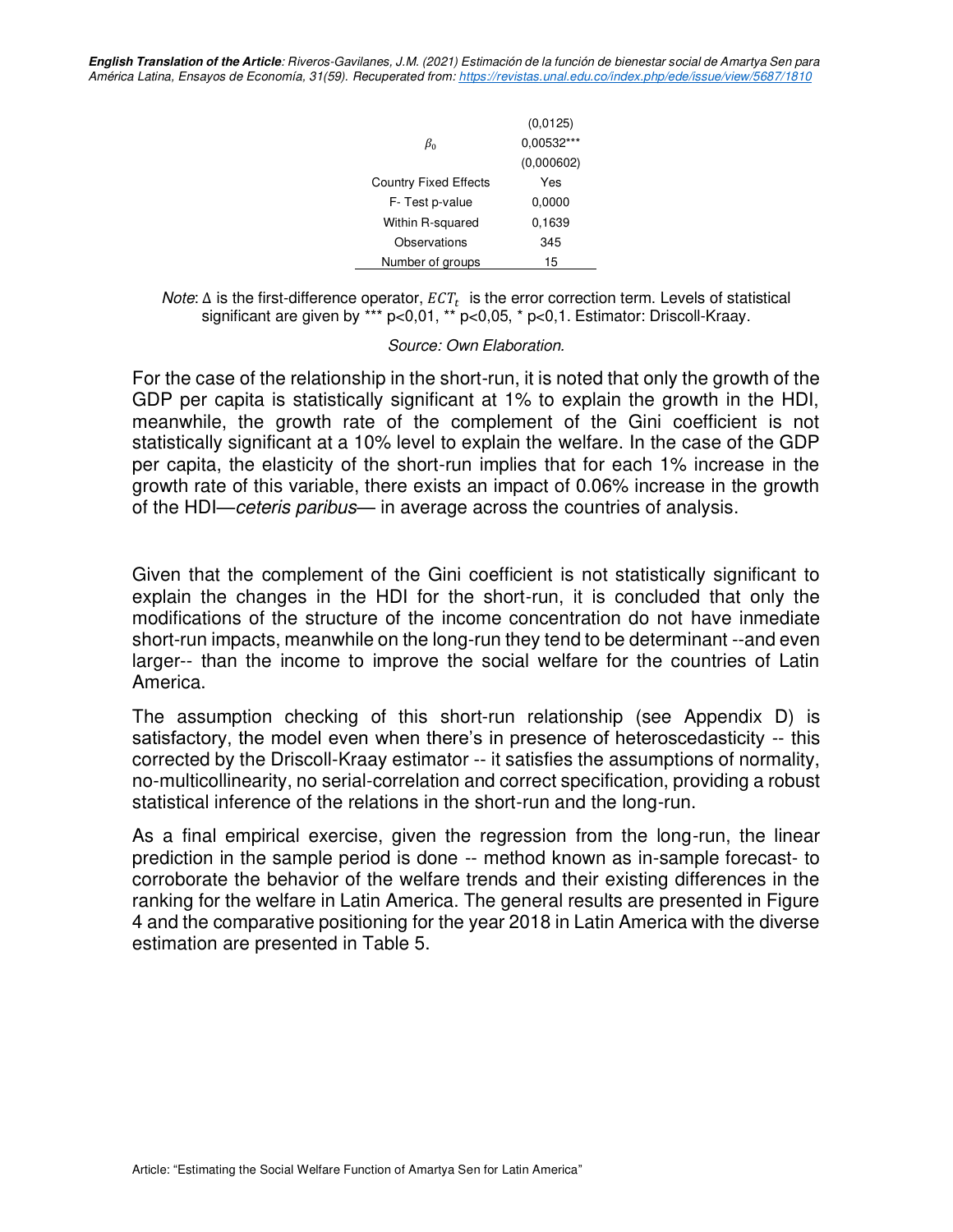

### **Figure 3**. In-Sample forecasts of the long-run equation

Note: The model used for the linear prediction is the long-run equation estimated in table 3.

Fuente: elaboración propia.

It is noted that the evolution given the prediction of the HDI from the long-run requation related to to the trend and the positioning of welfare of the different countries of Latin America is similar with the results of the traditional SWF of Sen and the generalized version proposed by Mukhopadhaya.

| SWF of Sen $\beta = 1$  | Generalized SWF $\beta = 0.5$ | <b>Linear Prediction</b> $\beta = 0.174$ <b>y</b> $\alpha = 0.184$ |
|-------------------------|-------------------------------|--------------------------------------------------------------------|
| 1) Uruguay              | 1) Uruguay                    | 1) Uruguay                                                         |
| 2) Chile                | 2) Chile                      | 2) Chile                                                           |
| 3) Panamá               | 3) Argentina                  | 3) Panamá                                                          |
| 4) Argentina            | 4) México                     | 4) Argentina                                                       |
| 5) México               | 5) Panamá                     | 5) México                                                          |
| 6) Costa Rica           | 6) Costa Rica                 | 6) Costa Rica                                                      |
| 7) Brasil               | 7) República Dominicana       | 7) Brasil                                                          |
| 8) República Dominicana | 8) Brasil                     | 8) Republica Dominicana                                            |
| 9) Colombia             | 9) Perú                       | 9) Colombia                                                        |
| 10) Perú                | 10) Colombia                  | 10) Perú                                                           |
| 11) Paraguay            | 11) Paraguay                  | 11) Paraguay                                                       |
| 12) Ecuador             | 12) Ecuador                   | 12) Ecuador                                                        |
| 13) El Salvador         | 13) El Salvador               | 13) El Salvador                                                    |

**Table 5**. Ranking of countries by the measure of welfare for 2018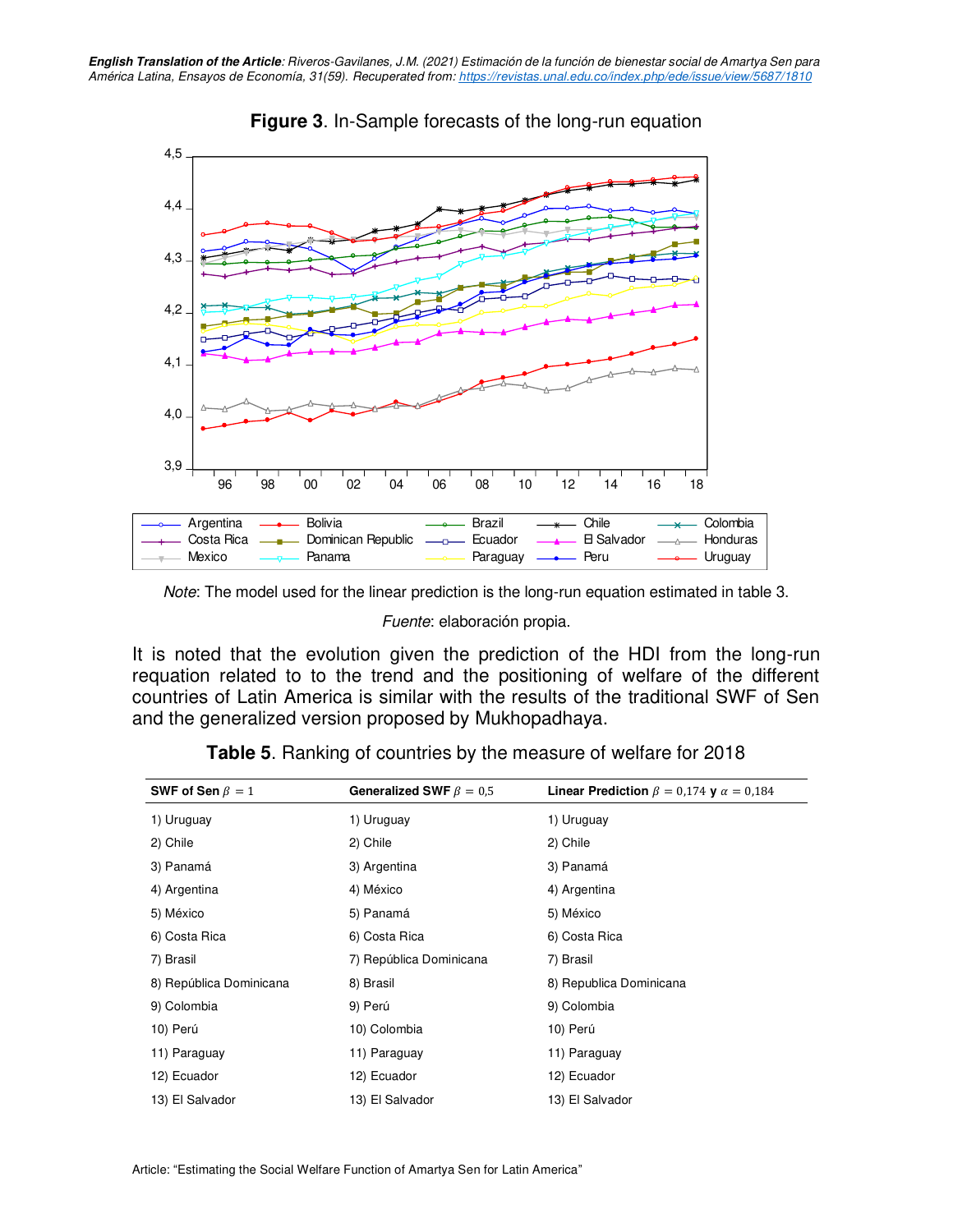**English Translation of the Article**: Riveros-Gavilanes, J.M. (2021) Estimación de la función de bienestar social de Amartya Sen para América Latina, Ensayos de Economía, 31(59). Recuperated from:<https://revistas.unal.edu.co/index.php/ede/issue/view/5687/1810>

| 14) Bolivia  | 14) Bolivia  | 14) Bolivia  |
|--------------|--------------|--------------|
| 15) Honduras | 15) Honduras | 15) Honduras |
|              |              |              |

Fuente: elaboración propia.

The positioning of the countries by the level of welfare given the linear prediction estimated econometrically coincides exactly with the positioning of the countries by the traditional calculus of the original SWF of Amartya Sen for the year 2018. In this sense, the it is noted that the theoretical construction of Sen (1974; 1976) is a robust instrument for the approximation and ranking of the social welfare even when it is represented by an expression of the mean income of the economies. However, it has to be noted that the SWF of Sen and the generalized version do work to establish comparisons by the levels of welfare, but not to indicate an absolute variable for the integral measure of welfare. The econometric results provide evidence that HDI can be used as a variable of analysis for the social welfare, which -in terms of trend and positioning behavior- coincides with the empirical application of the theoretical formulation of the SWF proposed by Sen (1974) in order to establish a measure of the levels of welfare.

### **[T1]Conclusiones**

In this article it was developed a series of empirical approximations for Latin America between the period of 1995 and 2018 of the social welfare function developed by Sen (1974), and its generalized version, proposed by Mukhopadhaya (2003a). With this, the estimation of the trends of welfare by country and the ranking (by the relative positioning) respect the highest level of social welfare for the year 2018. The research -from the theoretical formulation of the SWF of Sen- explored the existence of long-run relationships between the variables of welfare, income and inequality, variables that were measured by the human development index (HDI), the real GDP per capita and the Gini Coefficient respectively. The results of the cointegration analysis confirmed the existence of stable long-run relationships between the variables and an econometrical estimation for the SWF for Latin American was done.

The econometrical methodology used an extension of the generalized SWF of Sen assuming a fixed effects component to capture the heterogeneity at a country level for Latin America, with this, a long-run relationship was estimated followed by the formulation of an error correction model extending the methodology of Engle and Granger (1987) applied to the scheme of panel data in order to establish the shortrun dynamics and the estability of adjustment parameter towards the long-run equilibria between the welfare, the income and the concentration of income. The regressions used the Driscoll-Kraay estimator to provide robust statistical inferences in the presence of heterocedasticity, serial-correlation and cross-sectional dependency in the estimation of the models of the short-run and the long-run.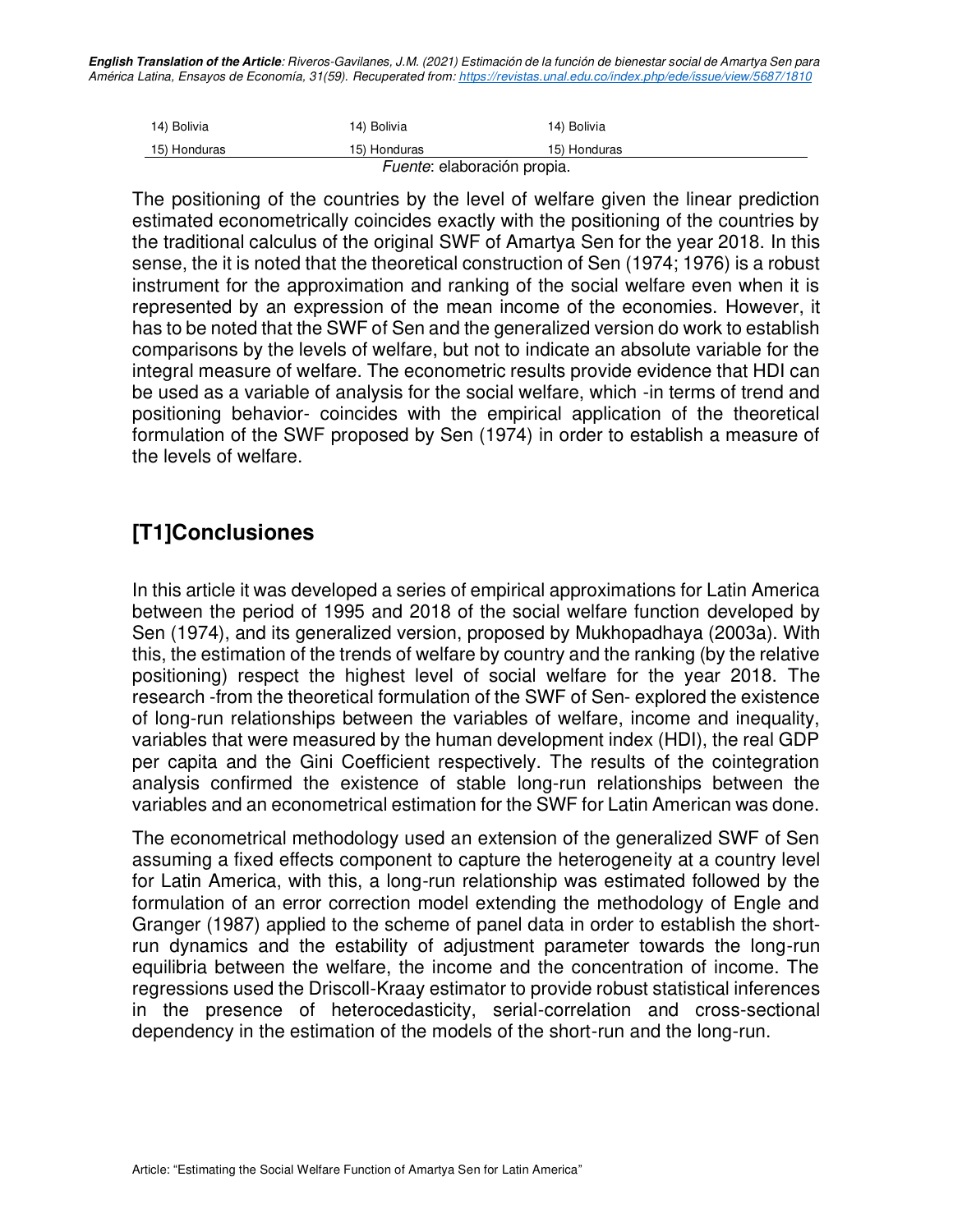The econometrical results indicate that, in the long-run, the mean income of the economy and the levels of equality in the income of the Latin American countries tend both to increase the levels of social welfare. The elasticity analysis from this long-run relationship establishes a higher impact over the welfare associated on a to the changes in the income distribution, and in a lesser impact, by changes in the mean income of the economy. In the short-run, the dynamics do change substantially given that only the growth of the income is significant to explain changes in the social welfare. Respect to these general results, there exists empirical evidence that suggest that for the Latin American societies, improvements of the welfare are slightly higher when the situation of the income distribution improves compared when only the mean income of the economy increases over the long-run. For the short-run dynamics, the variable associated to the income distribution (as the complement of the Gini Coefficient) is not statistically significant, and indicates that the redistribution process of the income must be continued over time to exists some positive impact for the social welfare according to the estimations.

From this econometrical estimation of the long-run, the linear prediction was established to estimate the general trends of welfare by country. The results do coincide with the increasing evolution of the welfare trends from the estimations of the traditional SWF of Sen and the generalized version. Likewise, respect to the comparative ranking across countries by the levels of social welfare also coincide with the original ranking using the SWF formulation of Sen. These results indicate that the theoretical formulation of the traditional SWF of Sen is a useful and robust approximation to establish the behavior of the trends of welfare of an economy. It is remarked that the human development index, as a proxy variable, coincide with the behavior of the measure of the welfare from Amartya Sen's SWF.

The contribution of the theoretical formulation of the SWF of Sen is a topic barely applied in the empirical literature. For this reason, in this article --also-- it is presented the first econometrical approximation for this formulation of the social welfare function for Latin America using panel data. The general recommendation is that governments from the different countries in Latin America, attempt to implement for more re-distributional policies related to the income in order to reduce the inequality levels, given that -- and according to estimations-- the distribution of the income plays an important role over the welfare, which is slightly larger than the economic growth for the long-run.

The introduction and permanent continuation of the re-distributional policies of the income are likely to improve the social welfare over the long-run, in comparison to the actual bet focused mainly on economic growth. For this reason, it is suggested as final recommendation that the priority must be targeted -on a first place- towards the distributional policies in order to achieve equality levels of the income, and --in a second place-- towards the economic growth in order to elevate the levels of social welfare for Latin America.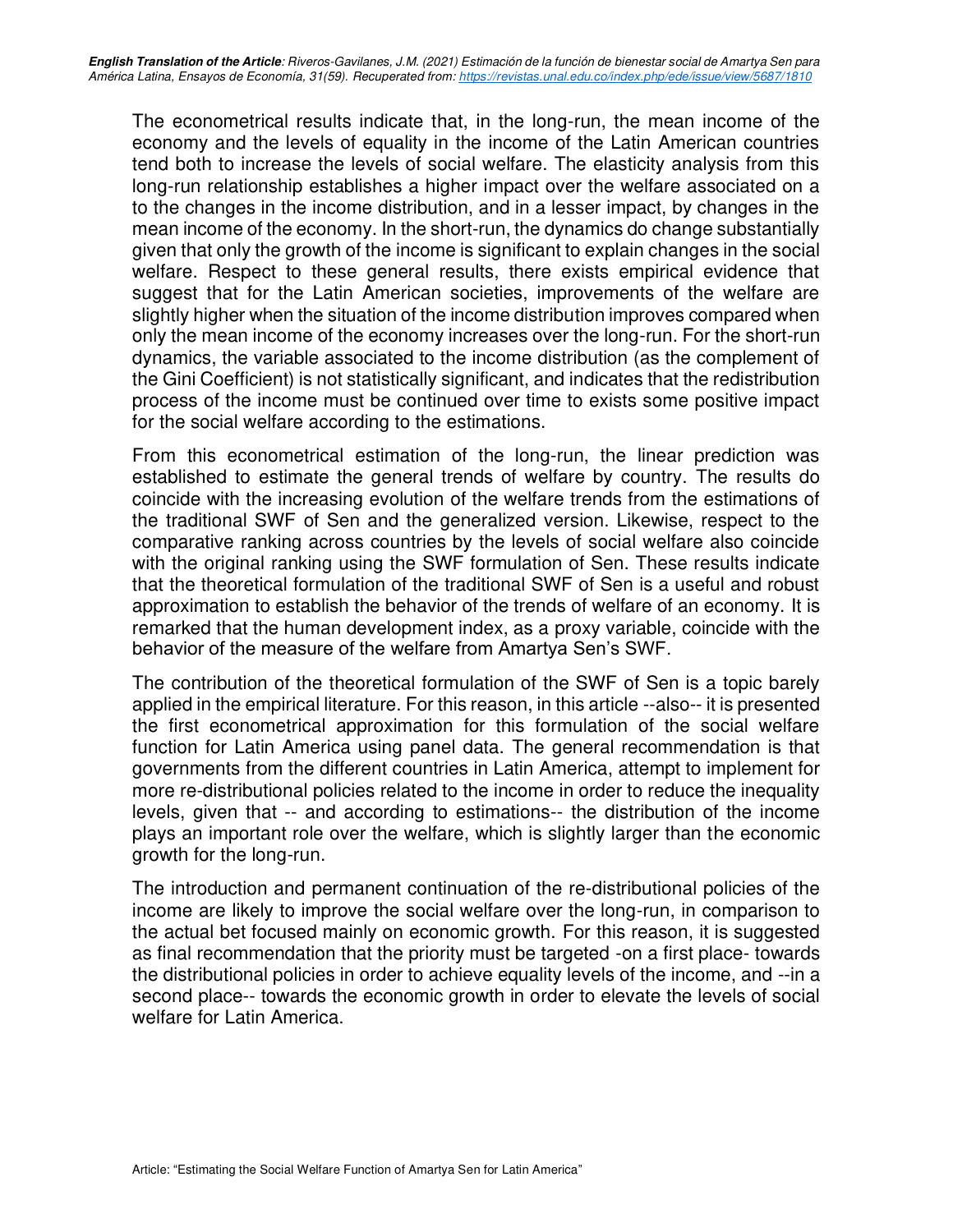### **References**

- Anand, S. & Harris, C. (1994). Choosing a Welfare Indicator. The American Economic Review, 84(2), 226-231. https://www.jstor.org/stable/2117834?seq=1
- Arrow, K. J. (1963). Social Choice and Individual Values. Wiley. http://catalogo.econo.unlp.edu.ar/meran/opacdetail.pl?id1=5702#.YCXXu3lOnIU
- Banco Mundial. (s. f.). World Development Indicators. Consultado el 10 de enero de 2020. https://databank.worldbank.org/source/world-development-indicators
- Blackorby, C., Bossert, W., & Donaldson, D. (2002). Chapter 11. Utilitarianism and the Theory of Justice. En K. J. Arrow, A. K. Sen & K. Suzumura (eds.), Handbook of Social Choice and Welfare Volume 1 (pp. 542-596). North Holland. https://doi.org/10.1016/S1574-0110(02)80015-7
- Bentham, J. (2000) An Introduction to the Principles of Morals and Legislation. Batoche Books. (original publicado en 1781). https://socialsciences.mcmaster.ca/econ/ugcm/3ll3/bentham/morals.pdf
- Baluch, M. U. H. & Razi, S. (2007). Social Welfare Measurement in Pakistan: An Ordinal and Cardinal Approach. Pakistan Economic and Social Review, 45(1), 55-88.<https://www.jstor.org/stable/25825304?seq=1>
- Bergson, A. (1938). A Reformulation of Certain Aspects of Welfare Economics, The Quarterly Journal of Economics, 52(2), 310-334. https://doi.org/10.2307/1881737
- Berman, Y., Ben-Jacob, E., & Shapira, Y. (2016). The Dynamics of Wealth Inequality and the Effect of Income Distribution. PLoS ONE, 11(4), 1-19. https://doi.org/10.1371/journal.pone.0154196
- Berrebi, Z. M., & Silber, J. (1987). Regional Differences and the Components of Growth and Inequality Change. Economics Letters, 25(3), 295-98. https://doi.org/10.1016/0165-1765(87)90231-X
- Bishop, J. A., Chakraborti, S., & Thistle, P. D. (2009). Practitioner's Corner: An Asymptotically Distribution-Free Test for Sen's Welfare Index. Oxford Bulletin of Economics & Statistics, 52(1), 105-113. [https://doi.org/10.1111/j.1468-](https://doi.org/10.1111/j.1468-0084.1990.mp52001008.x) [0084.1990.mp52001008.x](https://doi.org/10.1111/j.1468-0084.1990.mp52001008.x)
- Chancel, L., Hough, A., & Voituriez, T. (2017). Reducing Inequalities within Countries: Assessing the Potential of the Sustainable Development Goals. Global Policy, 9(1), 5-16. https://doi.org/10.1111/1758-5899.12511
- Cobham, A., Schlögl, L., & Sumner, A. (2016). Inequality and the Tails: the Palma Proposition and Ratio. Global Policy, 7(1), 26-36. https://doi.org/10.1111/1758- 5899.12320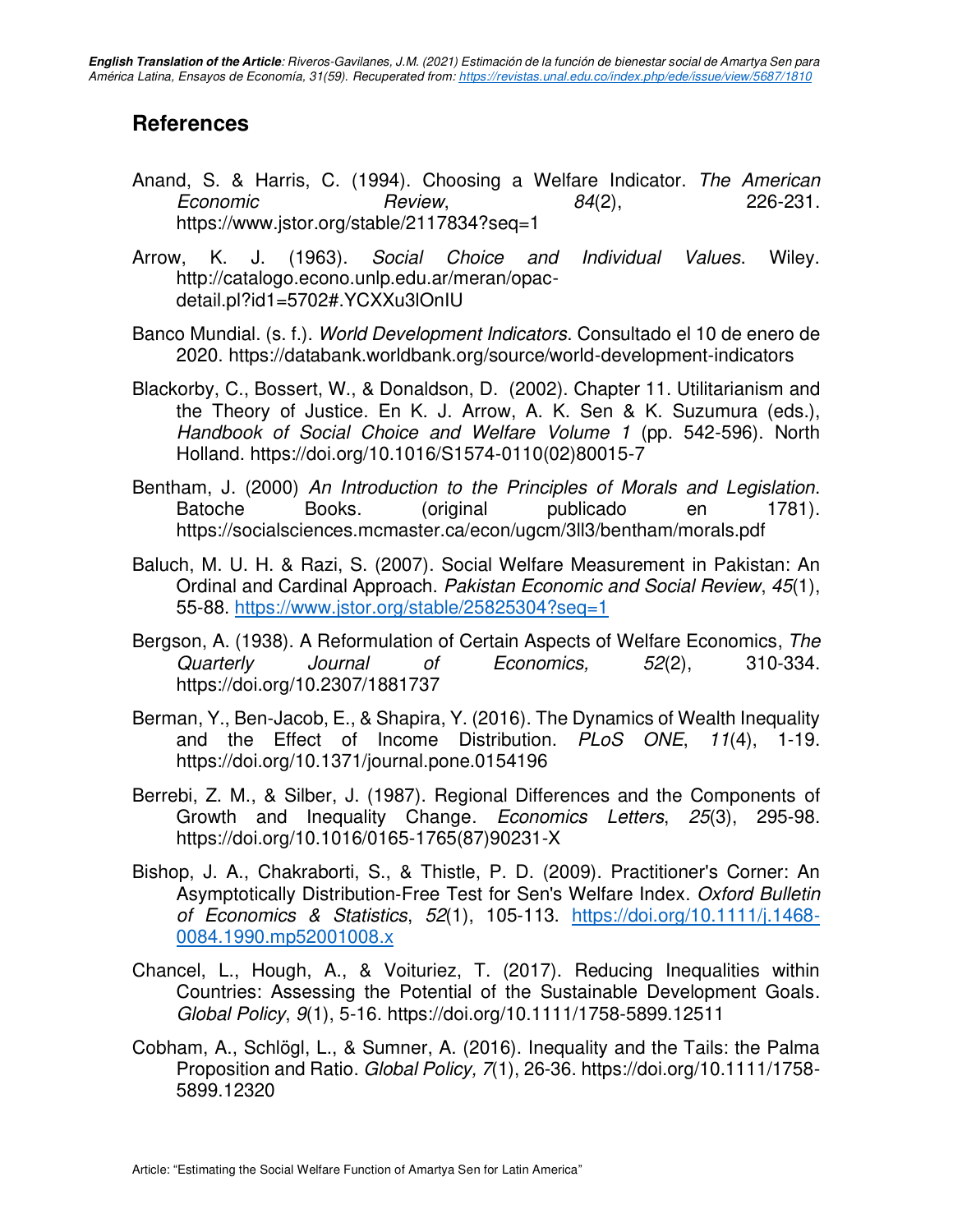- Driscoll, J. C., & Kraay, A. C. (1998). Consistent Covariance Matrix Estimation with Spatially Dependent Panel Data. Review of Economics and Statistics, 80(4), 549-560. https://www.jstor.org/stable/2646837
- Engle, R. F., & Granger, C. W. J. (1987) Co-Integration and Error Correction: Representation, Estimation, and Testing. Econometrica, 55(2), 251-276. https://doi.org/10.2307/1913236
- Gasparini, L., & Weinschelbaum, F. (1991). Medidas de desigualdad en la distribución del ingreso: algunos ejercicios de aplicación. Económica, 37(1), 31-44. http://sedici.unlp.edu.ar/handle/10915/9352
- Gasparini, L., & Sosa Escudero, W. (2001). Assessing Aggregate Welfare: Growth and Inequality in Argentina. Cuadernos de Economía, 38(113), 49-71. http://dx.doi.org/10.4067/S0717-68212001011300002
- Gründler, K., & Köllner, S. (2017). Determinants of Governmental Redistribution: Income Distribution, Development Levels, and The Role of Perceptions. Journal of Comparative Economics, 45(4), 930-962. https://doi.org/10.1016/j.jce.2016.10.007
- Hoechle, D. (2007). Robust Standard Errors for Panel Regressions, with Cross-Sectional Dependence. The Stata Journal, 7(3), 281-312. https://doi.org/10.1177/1536867X0700700301
- Im, K. S., Pesaran, M. H., & Shin, Y. (2003). Testing for Unit Roots in Heterogeneous Panels. Journal of Econometrics, 115(1), 53–74. https://doi.org/10.1016/S0304-4076(03)00092-7
- Karakitsos, E., & Varnavides, L. (2014). Maritime Economics: A macroeconomic Approach. Springer.
- Kao, C. (1999). Spurious Regression and Residual-Based Tests for Cointegration in Panel Data. *Journal of Econometrics*, 90(1), 1-44. https://doi.org/10.1016/S0304-4076(98)00023-2
- Levin, A., Lin, C. F., & Chu, C. S. J. (2002). Unit Root Tests in Panel Data: Asymptotic and Finite-Sample Properties. Journal of Econometrics, 108(1), 1- 24. [https://doi.org/10.1016/S0304-4076\(01\)00098-7](https://doi.org/10.1016/S0304-4076(01)00098-7)
- Madsen, E. (2005). Estimating Cointegrating Relations from a Cross Section. The Econometrics Journal, 8(3), 380–405. [https://doi.org/10.1111/j.1368-](https://doi.org/10.1111/j.1368-423X.2005.00170.x) [423X.2005.00170.x](https://doi.org/10.1111/j.1368-423X.2005.00170.x)
- McCoskey, S., & Kao, C. (1998). A Residual-based Test of the Null of Cointegration in Panel Data. Econometric Reviews, 17(1), 57-84. https://doi.org/10.1080/07474939808800403
- McGillivray, M., & Markova, N. (2010). Global Inequality in Well-being Dimensions. The Journal of Development Studies, 46(2), 371-378. https://doi.org/10.1080/00220380903033280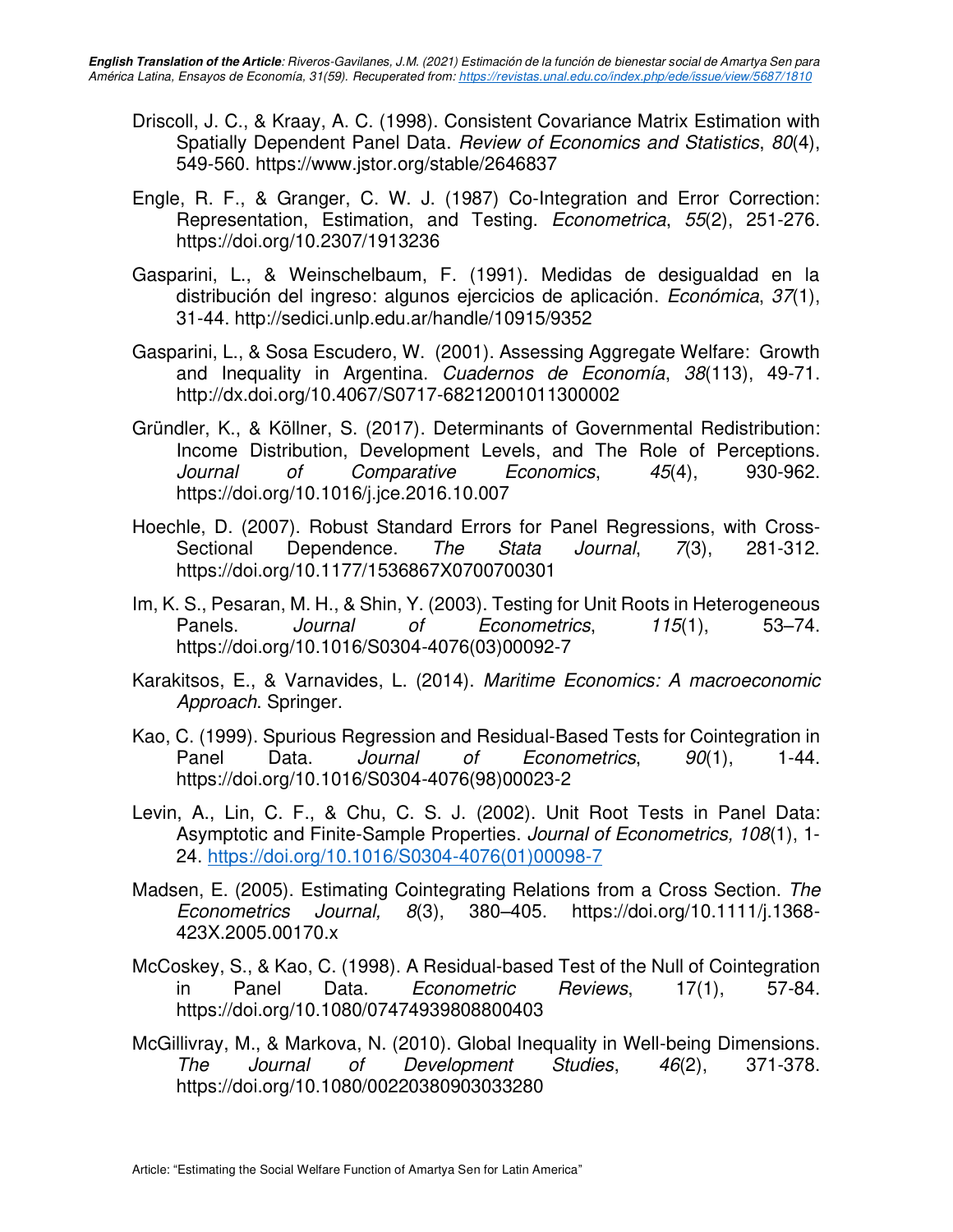- Milanovic, B. (2013). Global Income Inequality in Numbers: In History and Now. Global Policy, 4(2), 198-208.<https://doi.org/10.1111/1758-5899.12032>
- Mukhopadhaya, P. (2001a). A Generalized Social Welfare Function, Its Decomposition and Application [NUS Working Paper 0119]. http://www.fas.nus.edu.sg/ecs/pub/wp/wp0119.pdf
- Mukhopadhaya, P. (2001b). A Generalized Social Welfare Function and its Disaggregation by Components of Income: The Method and Application [NUS Working Paper 0121]. http://www.fas.nus. edu.sg/ecs/pub/wp/wp0121.pdf
- Mukhopadhaya, P. (2003a). A Generalized Social Welfare Function and Its Disaggregation by Components of Income: The method and applications. En J. Bishop & Y. Amiel (eds.), Inequality, Welfare and Poverty: Theory and Measurement (Research on Economic Inequality Volume 9 (pp. 245-264). Emerald Publishing Limited. https://doi.org/10.1016/S1049-2585(03)09012-4
- Mukhopadhaya, P. (2003b). The Ordinal and Cardinal Judgment of Social Welfare Change in Singapore, 1982-99. The Developing Economies, 61(1), 65-87. https://doi.org/10.1111/j.1746-1049.2003.tb00930.x
- Mukhopadhaya, P. (2014). Income Inequality in Singapore. Routledge.
- Mill, J. S. (2001). Utilitarianism. Batoche Books. (original publicado en 1863). https://socialsciences.mcmaster.ca/econ/ugcm/3ll3/mill/utilitarianism.pdf
- Ndamsa, T. D., Njang, G., & Baye, F. M. (2020). Social Welfare Consequences of the Radius of Employment Decency. Athens Journal of Business & Economics, 6(3). 211-238. https://doi.org/10.30958/ajbe.6-3-3
- Pedroni, P. (1999). Critical Values for Cointegration Tests in Heterogeneous Panels with Multiple Regressors. Oxford Bulletin of Economics and Statistics, 61(1), 653-670. https://onlinelibrary.wiley.com/doi/abs/10.1111/1468- 0084.0610s1653
- Piketty, T. (2013). El capital en siglo XXI. Fondo de Cultura Económica.
- Programa de las Naciones Unidas para el Desarrollo (PNUD). (2019). Panorama general Informe sobre Desarrollo Humano 2019. Más allá del ingreso, más allá de los promedios, más allá del presente: desigualdades del desarrollo humano en el siglo XXI. http://hdr.undp.org/sites/default/files/hdr 2019 overview -\_spanish.pdf
- Programa de las Naciones Unidas para el Desarrollo (PNUD). (s. f.). Human Development Data (1990-2018). Consultado el 11 de mayo de 2020. http://hdr.undp.org/en/data
- Roberts, K. W. S. (1980). Possibility Theorems with Interpersonally Comparable Welfare Levels. Review of Economic Studies, 47(2), 409-420. https://doi.org/10.2307/2297001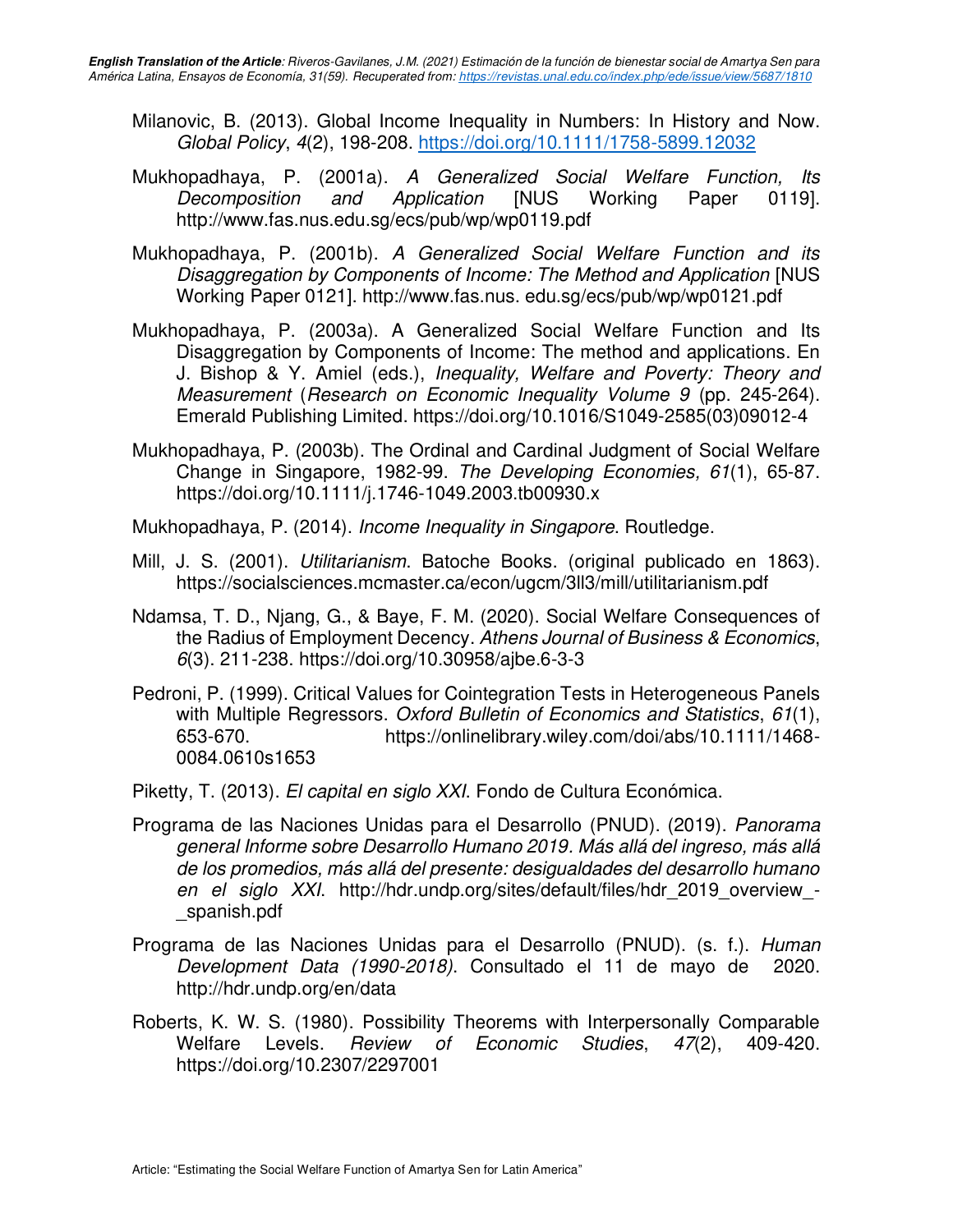- Tomaszewicz, L., & Trębska, J. (2015). The Role of General Government in the Income Redistribution in the Polish Economy. Journal of International Studies, 8(2), 83-100. https://doi.org/10.14254/2071-8330.2015/8-2/8
- Sen, A. K. (1974). Informational Bases of Alternative Welfare Approaches: Aggregation of Income Distribution. Journal of Public Economics, 3(4), 387- 403. https://doi.org/10.1016/0047-2727(74)90006-1
- Sen, A. K. (1976) Real National Income. The Review of Economic Studies, 43(1), 19-39. https://doi.org/10.2307/2296597
- Wooldridge, J. M. (2001). Econometric Analysis of Cross Section and Panel Data. The MIT Press.
- Zhang, L. (2007) Political Economy of Income Distribution Dynamics. Journal of Development Economics, 87(1), 119-139. https://doi.org/10.1016/j.jdeveco.2007.11.005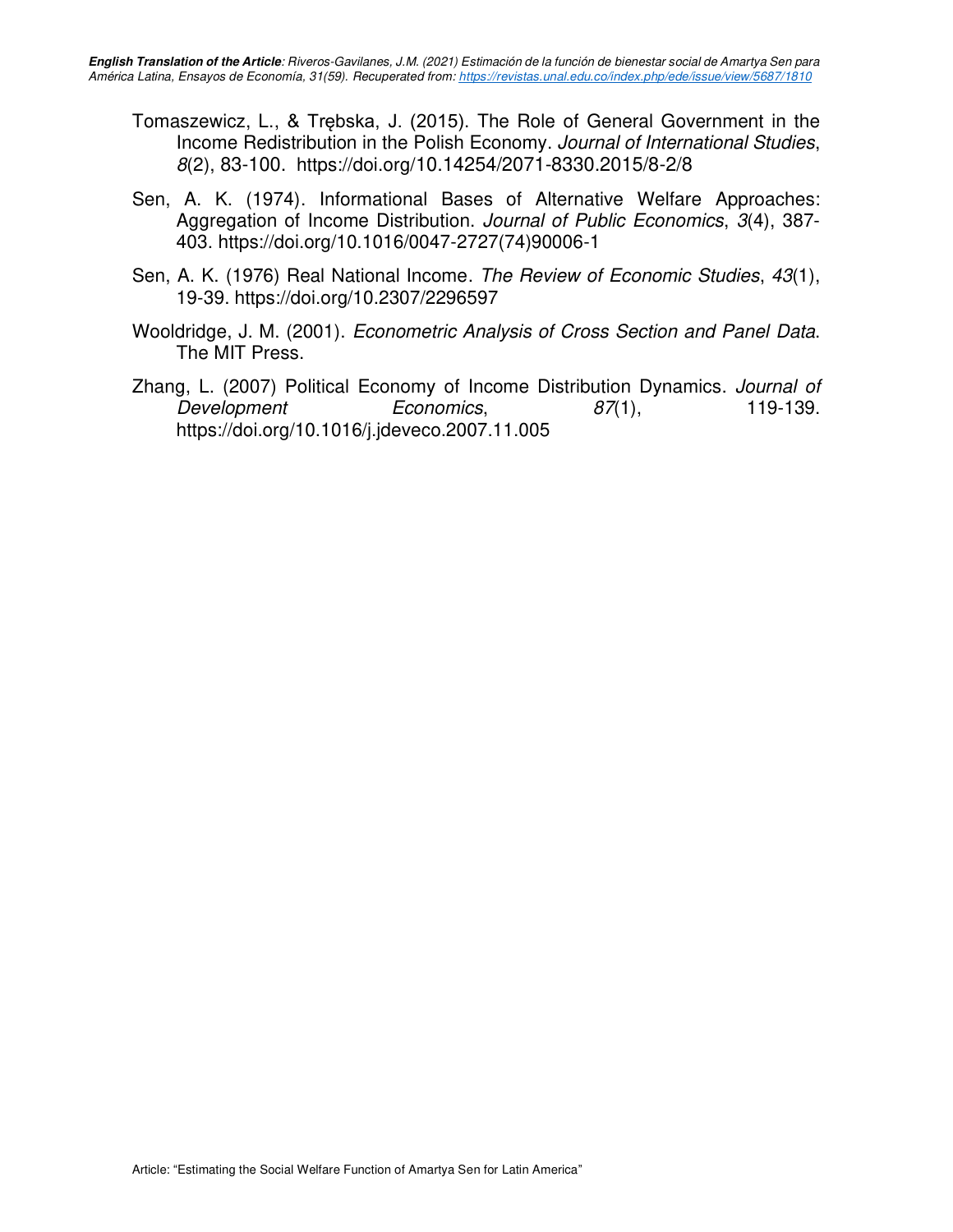### **[T1]Appendix A**

Aquí Mukhopadhaya (2003a) modifica la función original planteada por Sen (1974) y pone en duda que la SWF siga un comportamiento basado en el principio de Pareto. Para demostrarlo, el autor sigue el siguiente proceso planteado como teorema 1 basado en:

$$
\frac{\partial W}{\partial x_i} = \frac{\partial}{\partial x_i} \left[ y^{\beta} (1 - G) \right]
$$

$$
= \frac{\partial}{\partial x_i} \left[ \left( \sum \frac{x_i}{n} \right)^{\beta} (1 - \frac{\sum (s_i - n - 1)x_i}{n \sum x_i}) \right]
$$

$$
= \beta y^{\beta - 1} \frac{1}{n} [1 - G] + y^{\beta} \left[ \frac{0 - (2i - n - 1)n^2 y + n \sum (2i - n - 1)x_i}{(n \sum x_i)^2} \right]
$$

$$
= \frac{\frac{1}{n} \beta y^{\beta - 1} n^4 y^2 (1 - G) - n^2 y^{\beta + 1} (2i - n - 1) + y^{\beta} n \sum (2i - n - 1)x_i}{(n^2 y)^2}
$$
(12)

La expresión anterior para regirse por el principio de Pareto tiene que ser mayor que 0. Lo que significa que

$$
\frac{1}{n}\beta y^{\beta-1}n^4y^2(1-G) + y^\beta n \sum (2i - n - 1)x_i > n^2y^{\beta+1}(2i - n - 1)
$$
  

$$
\to n^3\beta y^{\beta+1}(1-G) + y^\beta n \sum (2i - n - 1)x_i > n^2y^{\beta+1}(2i - n - 1)
$$
  

$$
\to n\beta(1-G) + \frac{1}{ny} \sum (2i - n - 1)x_i > (2i - n - 1)
$$
  

$$
\to \beta(1-G) + \frac{\sum (2i - n - 1)x_i}{n^2y} > \frac{2i - n - 1}{n}
$$
  

$$
\to \beta - \beta G + G > \frac{2i - n - 1}{n},
$$
 [14]

para todo  $i = 1, 2, ..., n$ 

Por ende, la función  $W = y^{\beta} (1 - G)$  es paretiana si:

$$
\to \beta - \beta G + G > \frac{n-1}{n},\tag{15}
$$

En este caso sí  $n$  es muy grande. La expresión se reduce a:

$$
\beta - \beta G + G \ge 1, \tag{16}
$$

Aquí entonces para  $W = y^{\beta} (1 - G)$  donde  $\beta < 1$  es una SWF no paretiana e indica que el bienestar social disminuirá o no aumentará si los beneficios del crecimiento económico caen solo en las manos de las personas más ricas en la sociedad.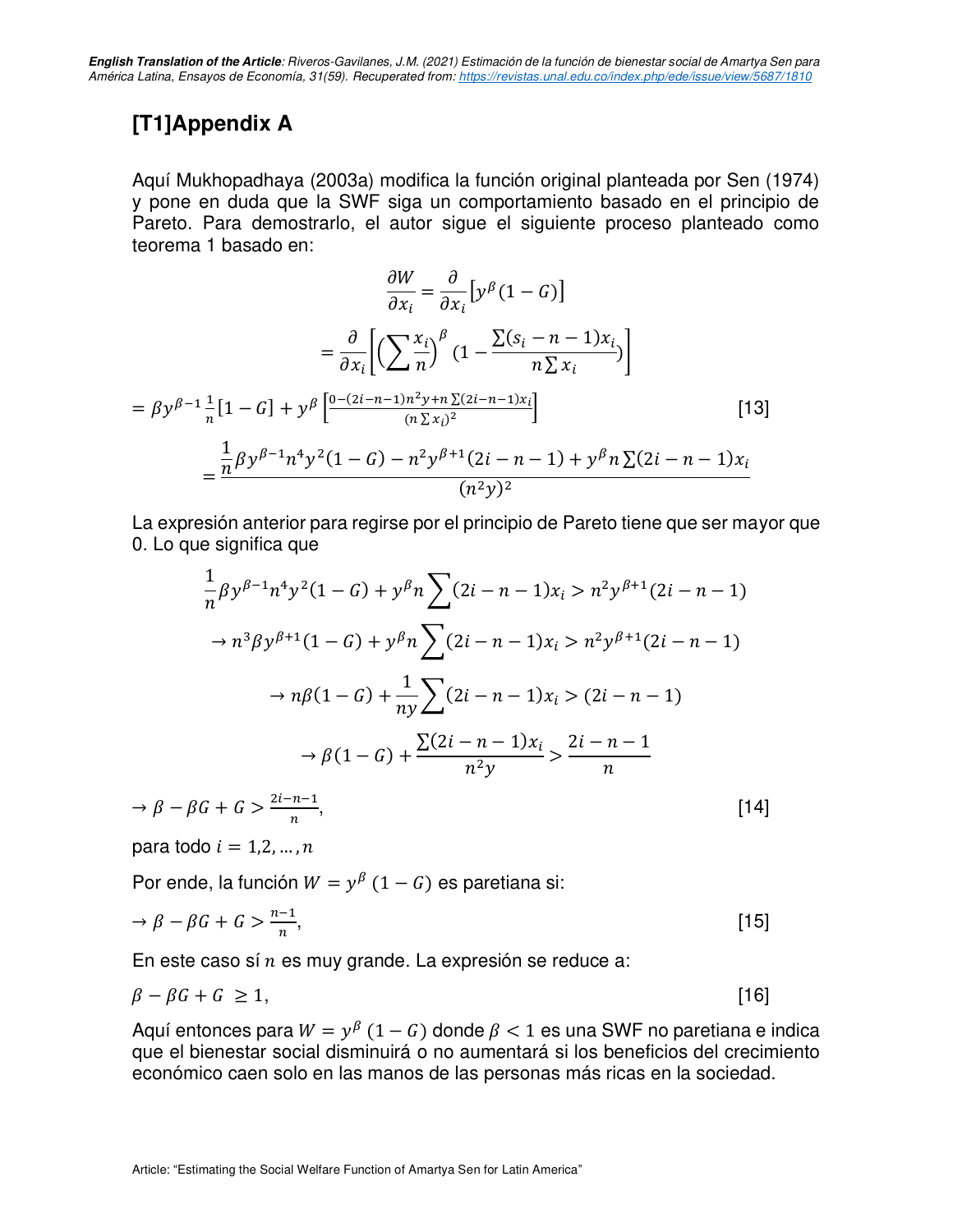**English Translation of the Article**: Riveros-Gavilanes, J.M. (2021) Estimación de la función de bienestar social de Amartya Sen para América Latina, Ensayos de Economía, 31(59). Recuperated from: https://revistas.unal.edu.co/index.php/ede/issue/view/5687/1810

### **[T1]Appendix B**

#### Pruebas de raíces unitarias Levin-Lin-Chu

| Variable   | Type                        | Statistic                | p-value | Decision   |
|------------|-----------------------------|--------------------------|---------|------------|
| $In_HDI$   | Unadjusted t<br>Adjusted t* | $-8,1038$<br>$-2,2496$   | 0,0122  | Unit-Root  |
| d. In HDI  | Unadjusted t<br>Adjusted t* | -14,6527<br>$-6,0254$    | 0,000   | Stationary |
| $In_C G$   | Unadjusted t<br>Adjusted t* | $-3.6502$<br>$-1,396$    | 0,0814  | Unit-Root  |
| d.ln CG    | Unadjusted t<br>Adjusted t* | $-19,2283$<br>$-10,2943$ | 0,000   | Stationary |
| In_gdp_p   | Unadjusted t<br>Adjusted t* | $-0.7685$<br>0.9305      | 0,8239  | Unit-Root  |
| d.ln_gdp_p | Unadjusted t<br>Adjusted t* | -12,1868<br>$-5,278$     | 0,000   | Stationary |

**Tabla 6**. Pruebas de raíces unitarias Levin-Lin-Chu

Nota: el símbolo d. significa primeras diferencias, GDP\_P hace referencia a los valores del PIB per cápita en dólares a precios constantes de 2010. Los resultados se analizaron con un nivel de significancia del 5%.

Fuente: elaboración propia.

Pruebas de raíces unitarias Im-Pesaran-Shin

| Variable  | <b>N.Statistic</b> | <b>Type</b> | <b>Statistic</b> | p-value | <b>Decision</b> |
|-----------|--------------------|-------------|------------------|---------|-----------------|
|           |                    | bar         | $-1,6019$        |         |                 |
| In HDI    | t                  | tilde-bar   | $-1,4609$        | 0,4143  | Unit-Root       |
|           | Z                  | t-tilde-bar | $-0.2165$        |         |                 |
|           |                    | bar         | $-4,6611$        |         |                 |
| d. In_HDI |                    | tilde-bar   | $-3,2539$        | 0,000   | Stationary      |
|           | 7                  | t-tilde-bar | $-9,1937$        |         |                 |
|           |                    | bar         | $-1,1244$        |         |                 |
| In CG     |                    | tilde-bar   | $-1,0821$        | 0,9524  | Unit-Root       |
|           | 7                  | t-tilde-bar | 1,6685           |         |                 |
|           |                    |             |                  |         |                 |
|           |                    | bar         | $-5,6567$        |         |                 |
| d.ln_CG   | t                  | tilde-bar   | $-3.5328$        | 0,0000  | Stationary      |
|           | 7                  | t-tilde-bar | $-10,5856$       |         |                 |
|           |                    | bar         | 0,0384           |         |                 |
| ln_gdp_p  |                    | tilde-bar   | 0,0457           | 1,0000  | Unit-Root       |

**Tabla 7**. Pruebas de raíces unitarias Im-Pesaran-Shin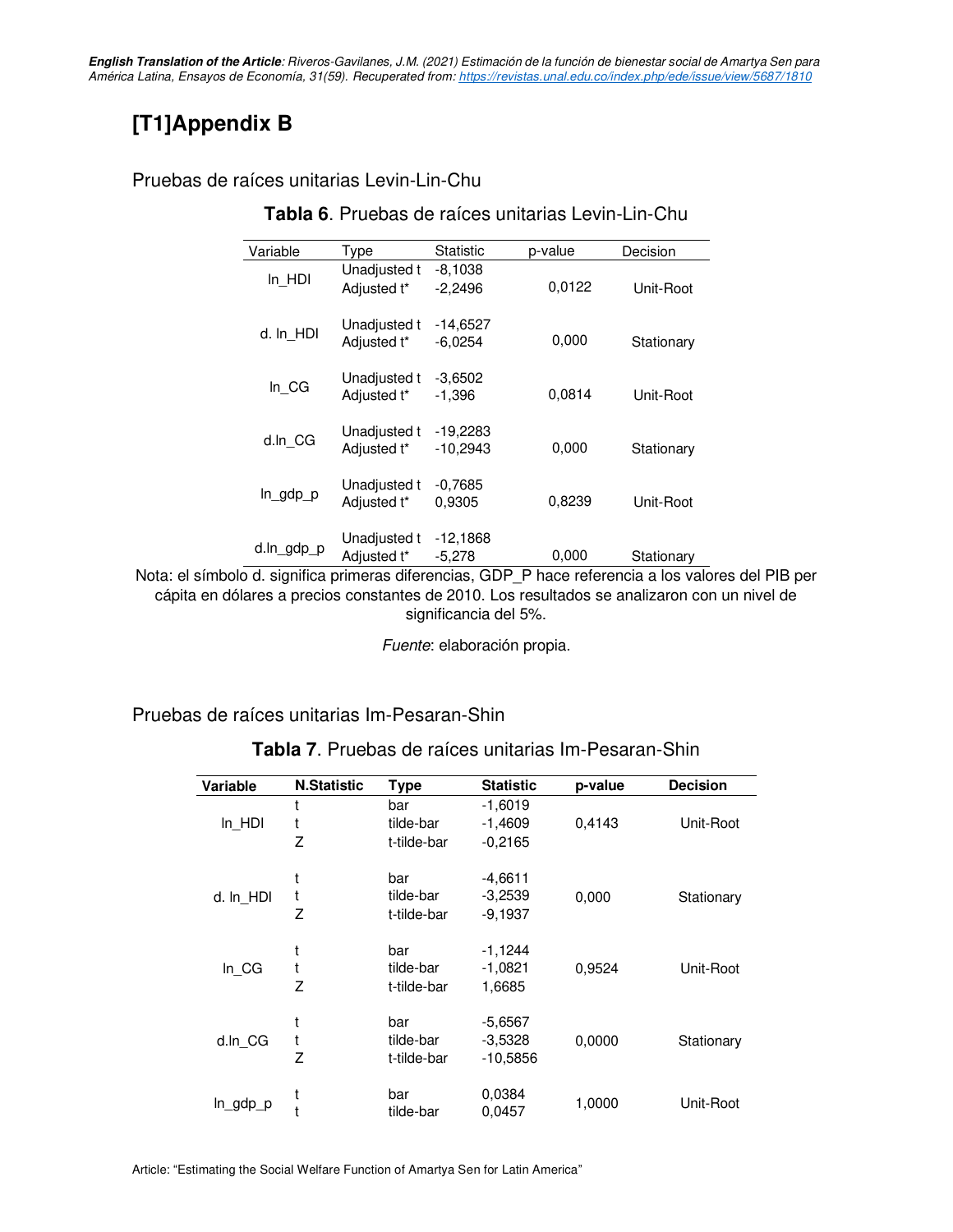**English Translation of the Article**: Riveros-Gavilanes, J.M. (2021) Estimación de la función de bienestar social de Amartya Sen para América Latina, Ensayos de Economía, 31(59). Recuperated from:<https://revistas.unal.edu.co/index.php/ede/issue/view/5687/1810>

|            | t-tilde-bar                     | 7.2814                          |        |            |
|------------|---------------------------------|---------------------------------|--------|------------|
| d.ln_gdp_p | bar<br>tilde-bar<br>t-tilde-bar | $-3.4215$<br>-2.7396<br>-6,6266 | 0,0000 | Stationary |

Nota: el símbolo d. significa primeras diferencias, GDP\_P hace referencia a los valores del PIB per cápita en dólares a precios constantes de 2010. Los resultados se analizaron con un nivel de significancia del 1%.

Fuente: elaboración propia.

### **[T1] Appendix C**

Pruebas de cointegración

Prueba de cointegración de Pedroni en panel de datos

**Tabla 8**. Prueba de Cointegración de Pedroni

| Tests                      | <b>Statistic</b> | p-value |  |
|----------------------------|------------------|---------|--|
| Modified Phillips-Perron t | $-0.0908$        | 0.4638  |  |
| Phillips-Perron t          | $-3.6094$        | 0.0002  |  |
| Augmented Dickey-Fuller t  | $-2.9901$        | 0.0014  |  |

Nota: Ho: no cointegración, Ha: todos los paneles están cointegrados, número de paneles: 15, número de periodos= 23. Lags: 2,00 (Newey-West). Medias de panel incluidas, medias de corte transversal removidas, parámetro panel AR. Por mayoría de pruebas se acepta que existe evidencia de cointegración. Panel específico.

Fuente: elaboración propia.

#### Prueba de cointegración de Kao en panel de datos

**Tabla 9**. Prueba Kao de Cointegración

| <b>Name of the Statistics</b>       | <b>Statistic</b> | p-value |
|-------------------------------------|------------------|---------|
| Modified Dickey-Fuller t            | -0.9493          | 0.1712  |
| Dickey-Fuller t                     | $-2.5251$        | 0,0058  |
| Augmented Dickey-Fuller t           | -2.4139          | 0.0079  |
| Unadjusted modified Dickey Fuller t | $-1.5155$        | 0,0648  |
| Unadjusted Dickey-Fuller t          | -2.8324          | 0,0023  |

Nota: Ho: no cointegración, Ha: todos los paneles están cointegrados. número de paneles: 15, número de periodos= 23. Lags: 1,67 (Newey-West), medias de panel incluidas, vector común de cointegración entre paneles. Por mayoría de pruebas se acepta la hipótesis de cointegración. Fuente: elaboración propia.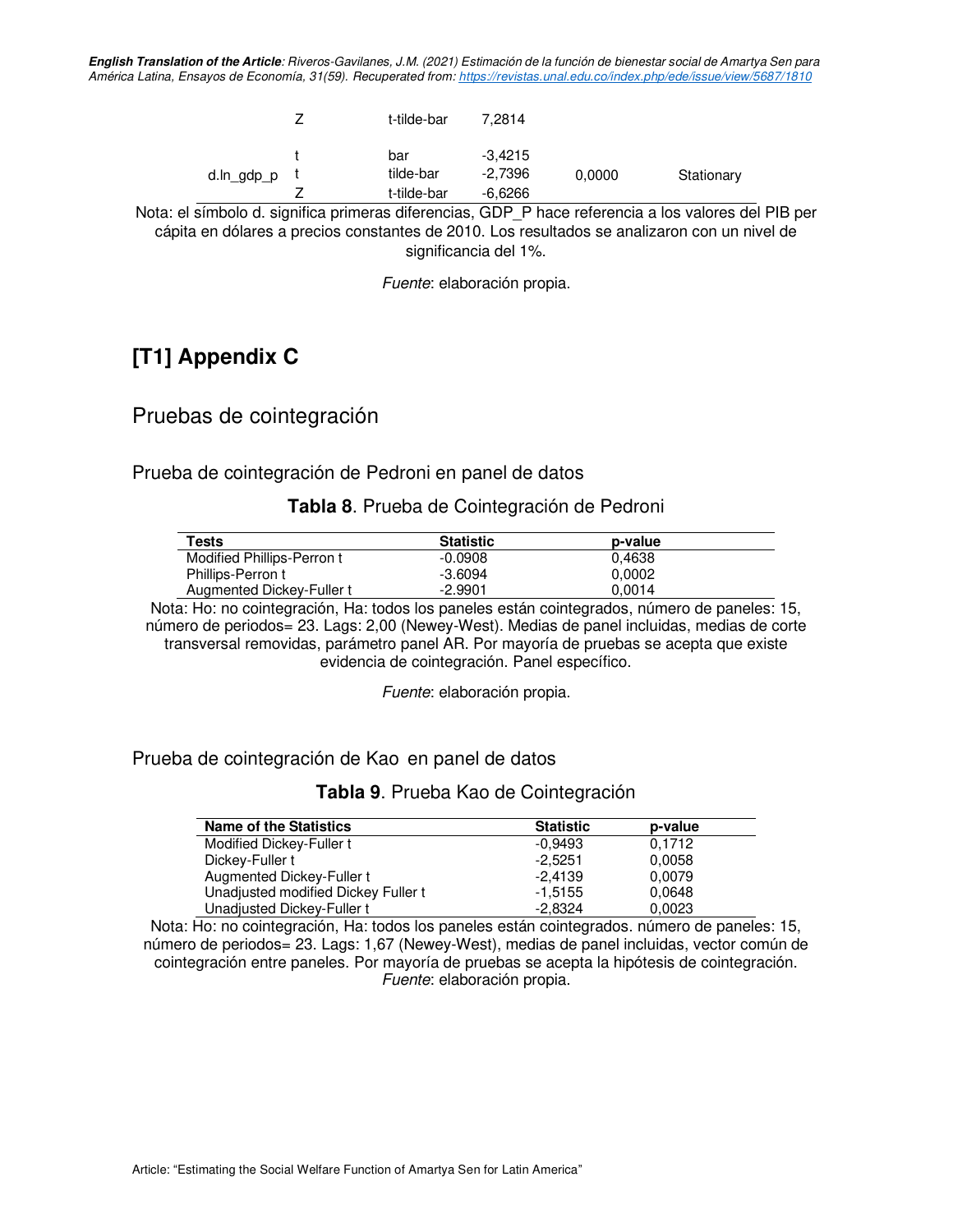## **[T1] Appendix D**

### [T2]Supuestos de la regresión de largo plazo

• Normalidad

### **Tabla 10**. Oblicuidad/Curtosis. Prueba de normalidad

| Variable | Obs Pr(Skewness) Pr(Kurtosis) adj                                                                 | chi2(2) Prob>chi2 |
|----------|---------------------------------------------------------------------------------------------------|-------------------|
| - u      | 360  0.0999<br>0.7922                                                                             | 2.79<br>0.2481    |
|          | Nota: la hipótesis nula es la distribución normal de los residuales de la ecuación de largo plazo |                   |

denominados u.

Fuente: elaboración propia.

• Multicolinealidad

#### Tabla 11 Prueba VIF de multicolinealidad

| Variable | <b>VIF</b> | 1/VIF    |  |
|----------|------------|----------|--|
| $In_C G$ | 1.15       | 0,868147 |  |
| In_gdp   | 1.15       | 0,868147 |  |
| Mean VIF | 1.15       |          |  |

Nota: se acepta la hipótesis de que no hay problemas de multicolinealidad fuerte en el modelo dado que el valor medio del factor inflación varianza es menor que la "rule of thumb" del valor de 5. Fuente: elaboración propia.

• Heterocedasticidad

#### **Tabla 12**. Prueba Wald Modificada de heterocedasticidad para la regresión del modelo de efectos fijos

| . .<br>chi2<br>-  | nn.<br>$\Lambda$ |  |
|-------------------|------------------|--|
| $\cdots$<br>Droh- |                  |  |
| $\Delta =$        | мx               |  |

Nota: la hipótesis nula es la distribución homocedástica de los errores, en este caso se rechaza esta hipótesis y se acepta la hipótesis alterna de heterocedasticidad en la regresión de efectos fijos.

Fuente: elaboración propia.

**Autocorrelación** 

**Tabla 13**. Prueba Wooldridge de autocorrelación de primer orden

| $F(1, 14) =$ | 84.431 |
|--------------|--------|
| $Prob > F =$ | 0.0000 |

Nota: la prueba involucró los efectos fijos, H0: es la ausencia de correlación serial de primer orden, aquí se rechaza esta hipótesis y se acepta que los residuales de la ecuación de largo plazo tienen problemas de correlación serial.

Fuente: elaboración propia.

• Especificación correcta / variables omitidas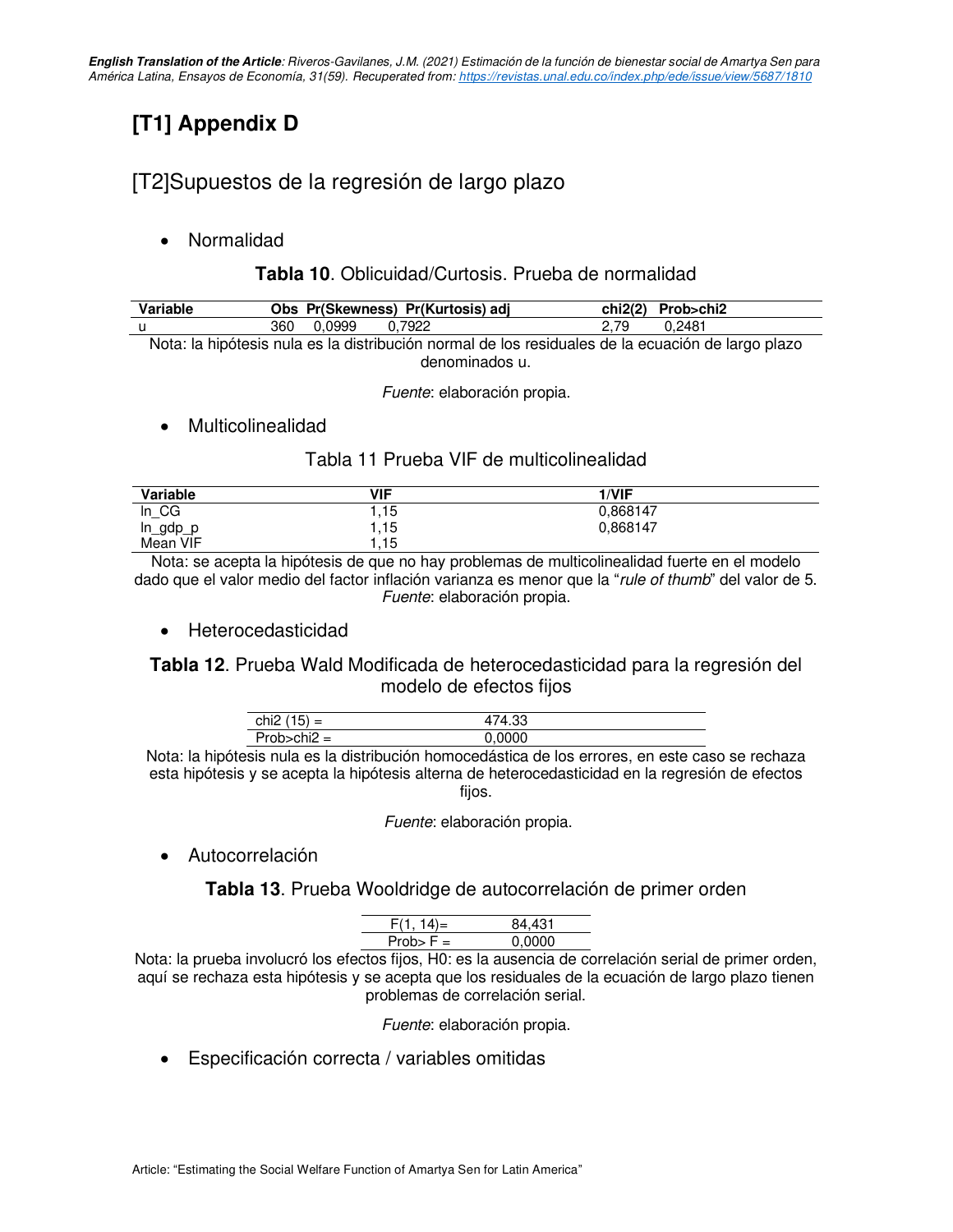#### **Tabla 14**. Test de Ramsey de variables omitidas

| E/1 14)<br>$=$ |   |
|----------------|---|
| b> F =         | . |

Nota: la prueba se realiza al segundo poder de los residuales, la hipótesis nula es que el modelo no tiene variables omitidas. Aquí se acepta la hipótesis nula con un nivel de significancia del 1%. Fuente: elaboración propia.

[T2]Supuestos de la relación de corto plazo

• Normalidad

#### **Tabla 15**. Oblicuidad/Curtosis. Prueba de normalidad

| Variable |     |        | Obs Pr(Skewness) Pr(Kurtosis) adj                                                                         | chi2(2). | Prob>chi2 |
|----------|-----|--------|-----------------------------------------------------------------------------------------------------------|----------|-----------|
| u short  | 345 | 0.0431 | .8060                                                                                                     |          | 1245      |
|          |     |        | Alerea la kto Zresta da la calcadterativa. IZ a deducat de las destabales de la cerca etZa discogna disco |          |           |

Nota: la hipótesis nula es la distribución normal de los residuales de la ecuación de corto plazo representados en u\_short.

Fuente: elaboración propia.

• Multicolinealidad

#### **Tabla 16**. Prueba VIF de multicolinealidad

| Variable       | VIF | 1/VIF    |  |
|----------------|-----|----------|--|
| D. In CG       | .00 | 0.998015 |  |
| D. $ln\_gdp_p$ | .00 | 0,998015 |  |
| Mean VIF       | .00 |          |  |

Nota: D. es el operador de primeras diferencias. Se acepta la hipótesis de que no hay problemas de multicolinealidad fuerte en el modelo dado que el valor medio del factor inflación varianza es menor que la "rule of thumb" del valor de 5.

Fuente: elaboración propia.

• Heterocedasticidad

**Tabla 17**. Prueba Wald modificada de heterocedasticidad para la regresión del modelo de efectos Fijos

| chi2 $(15) =$     | 160.96 |
|-------------------|--------|
| $Prob$ -chi $2 =$ | 0.0000 |
| .                 | .      |

Nota: la hipótesis nula es la distribución homocedástica de los errores, en este caso se rechaza esta hipótesis con una significancia del 1% y se acepta la hipótesis alterna de heterocedasticidad en la regresión de efectos fijos.

Fuente: elaboración propia.

#### • Autocorrelación

**Tabla 18**. Prueba Box-Pierce de autocorrelación de primer orden

| Type                      | <b>Statistic</b> |
|---------------------------|------------------|
| <b>Panel Rho Value</b>    | $-0.0706$        |
| <b>Box-Pierce LM Test</b> | 1.7220           |
| $P-Value > Chi2(1)$       | 0.1894           |